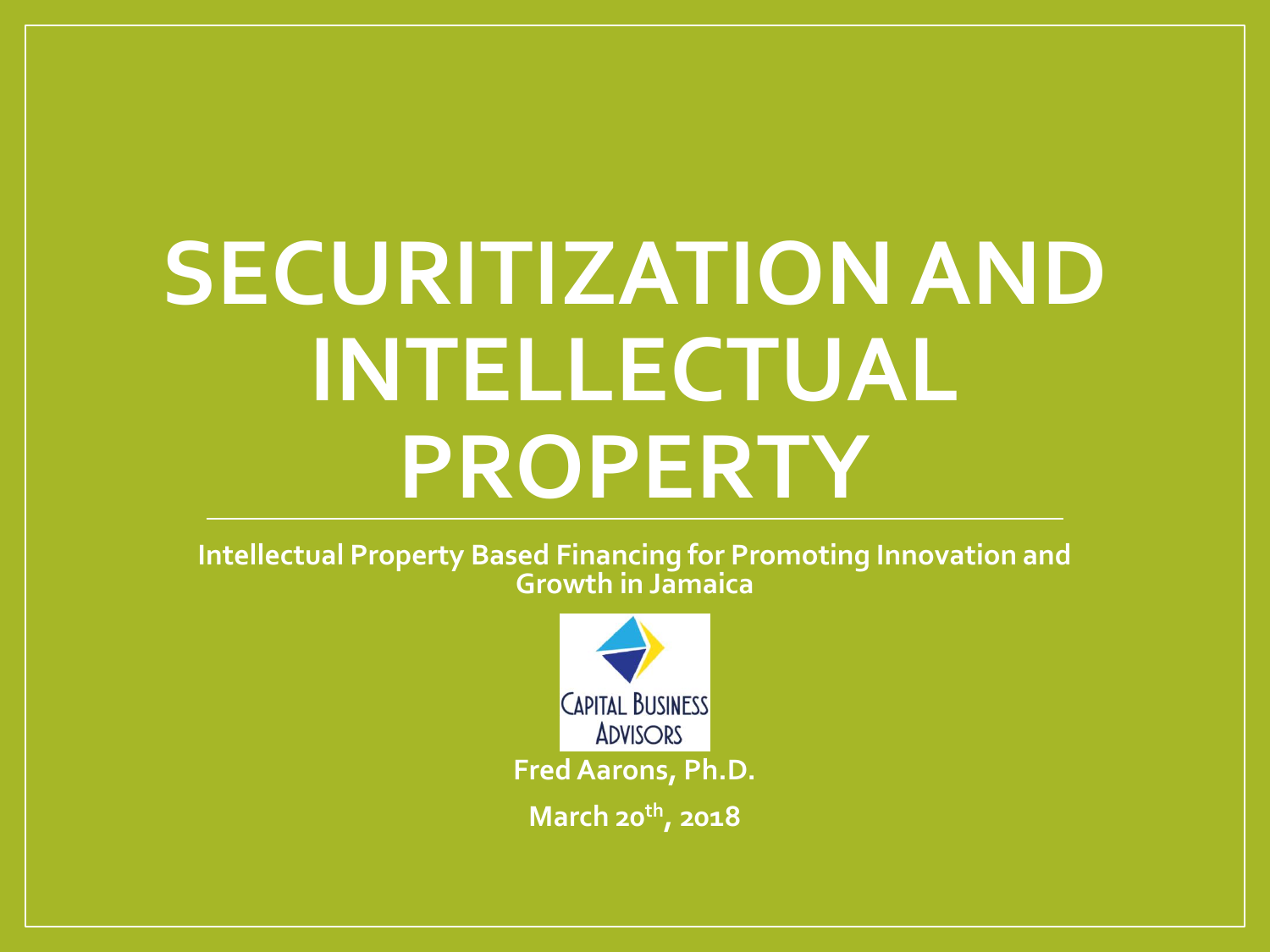### JAMAICA INTELLECTUAL PROPERTY OFFICE AND ECONOMIC DEVELOPMENT

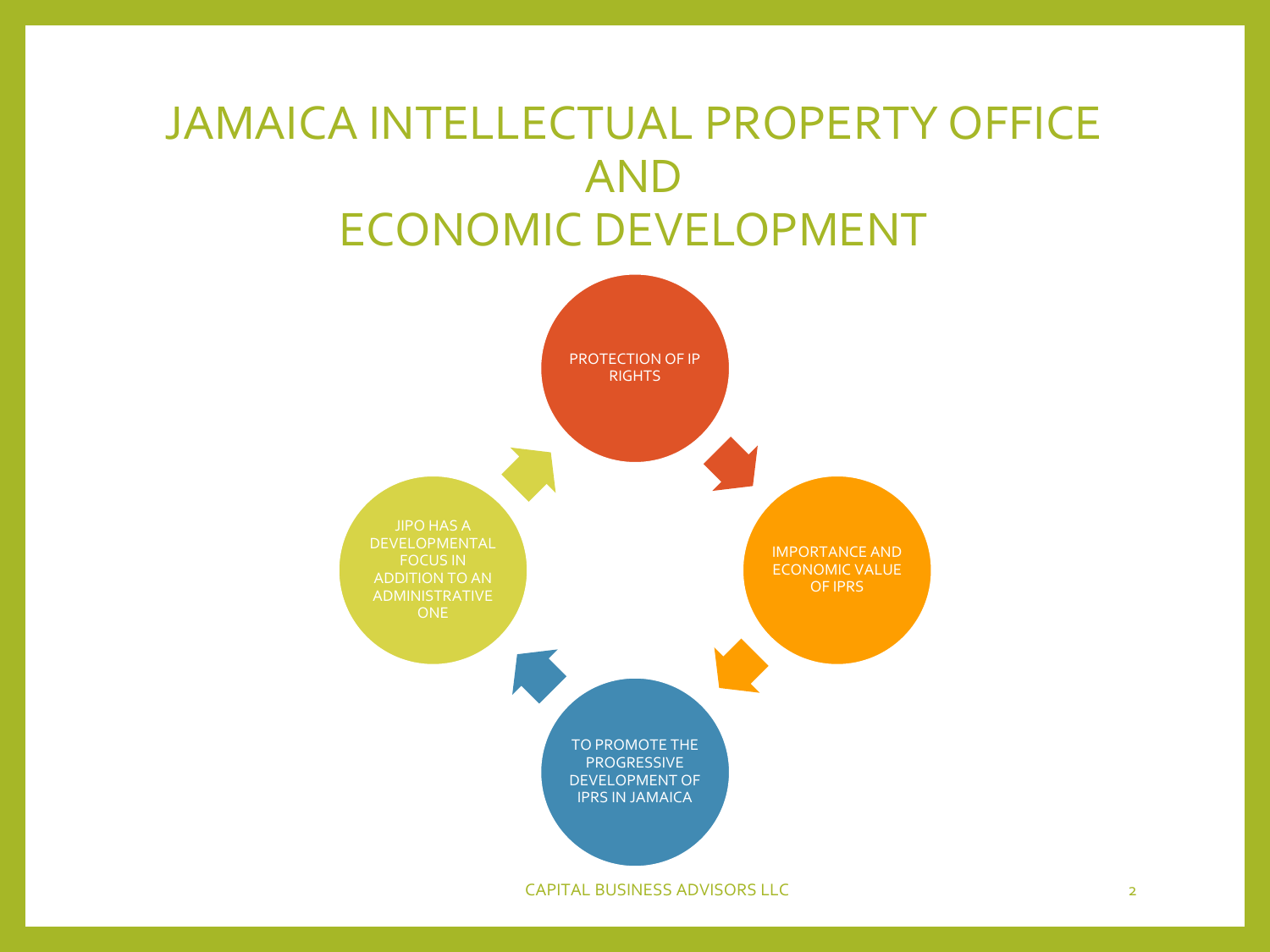### SECURITIZATION

#### SECURITIZATION BUILDS A BRIDGE

Market

Capital **Markets**  Resulting from the technicality of the financial instrument

Application

of Funds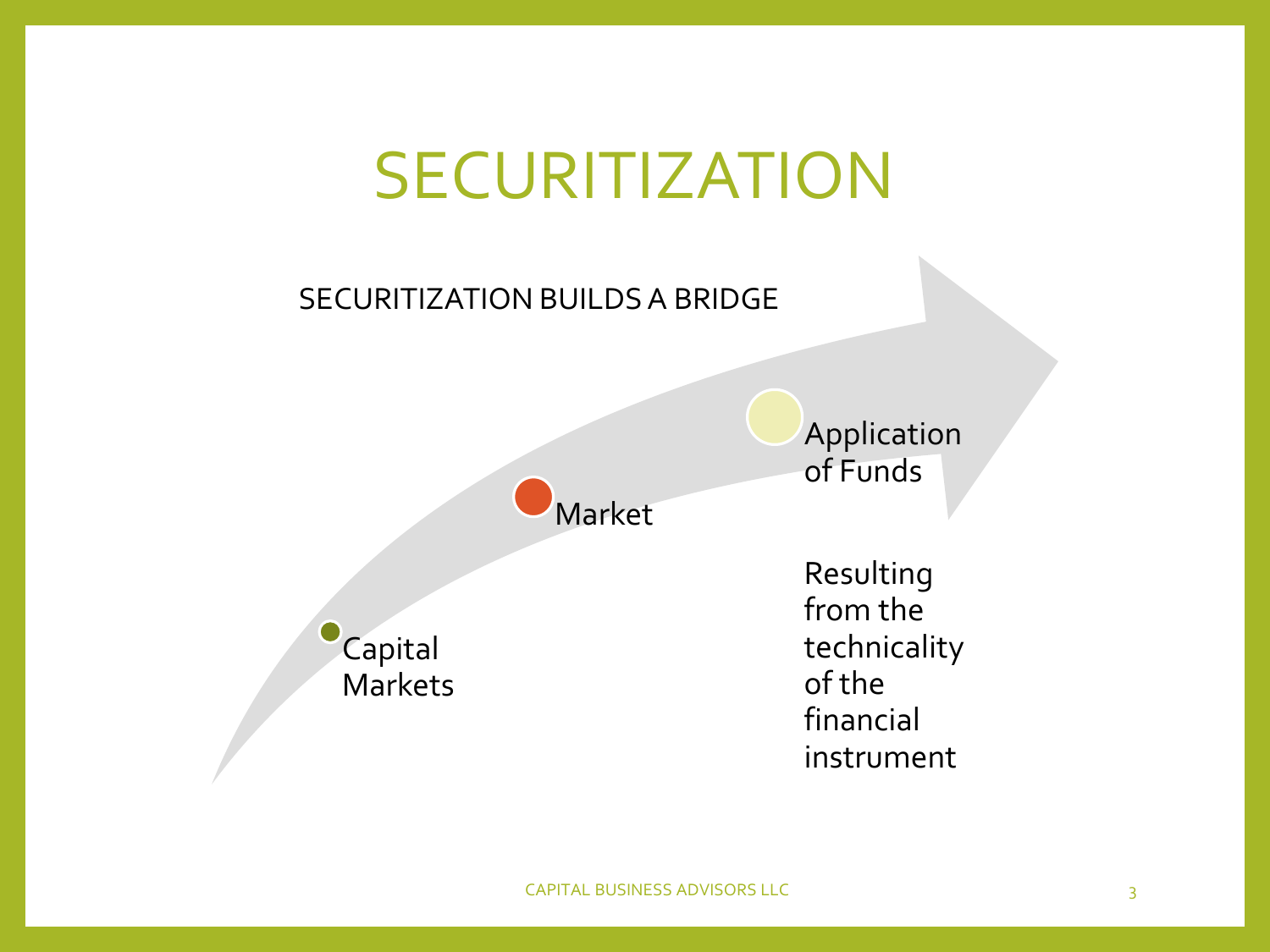### SECURITIZATION is a preferred form of funding

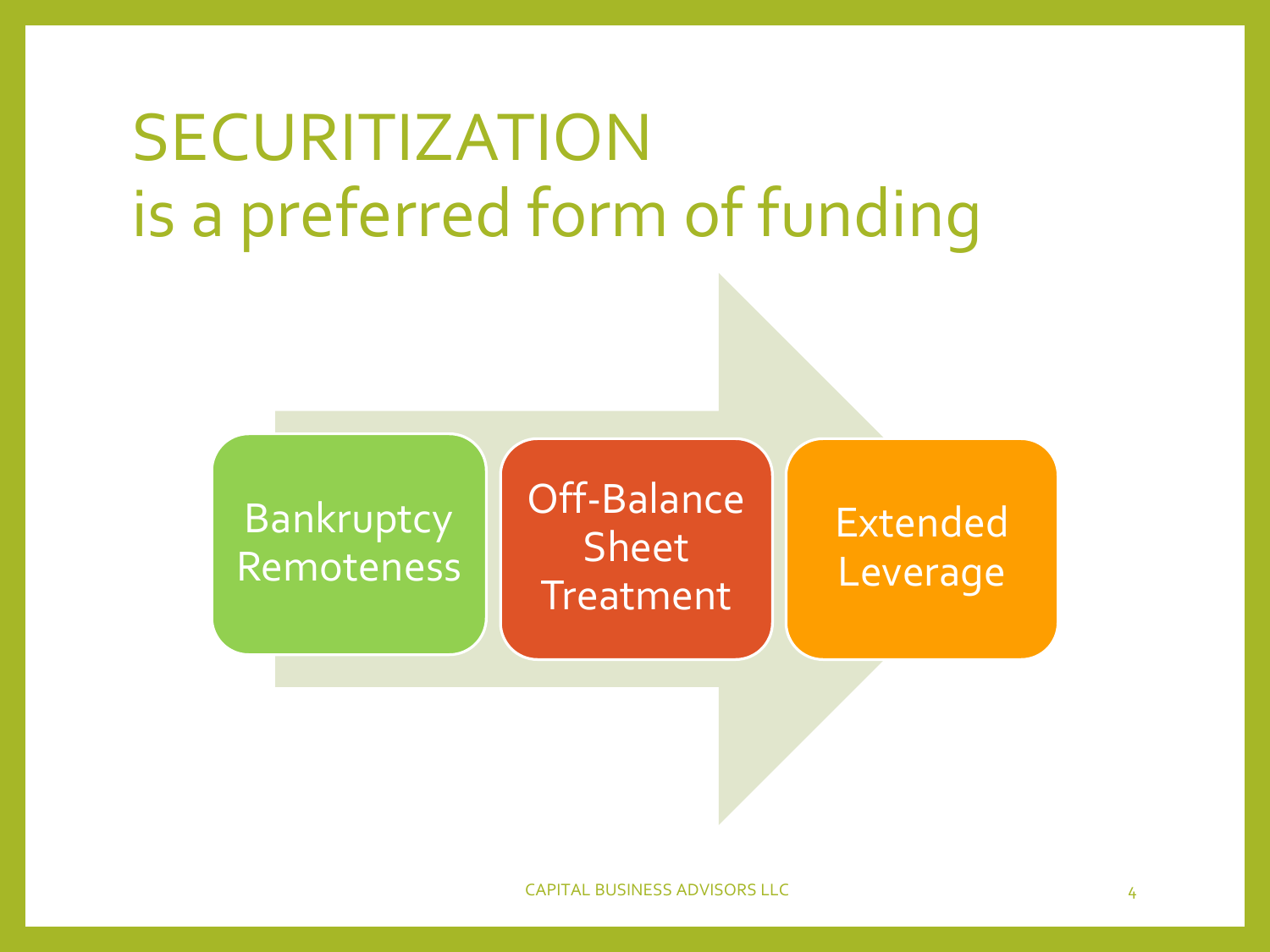### SECURITIZATION AND CAPITAL MARKETS

Intermediate Funding from Banks

Direct Funding from Capital Markets

As the substitution of more efficient public capital markets for less efficient, higher cost, financial intermediaries in the funding of debt instruments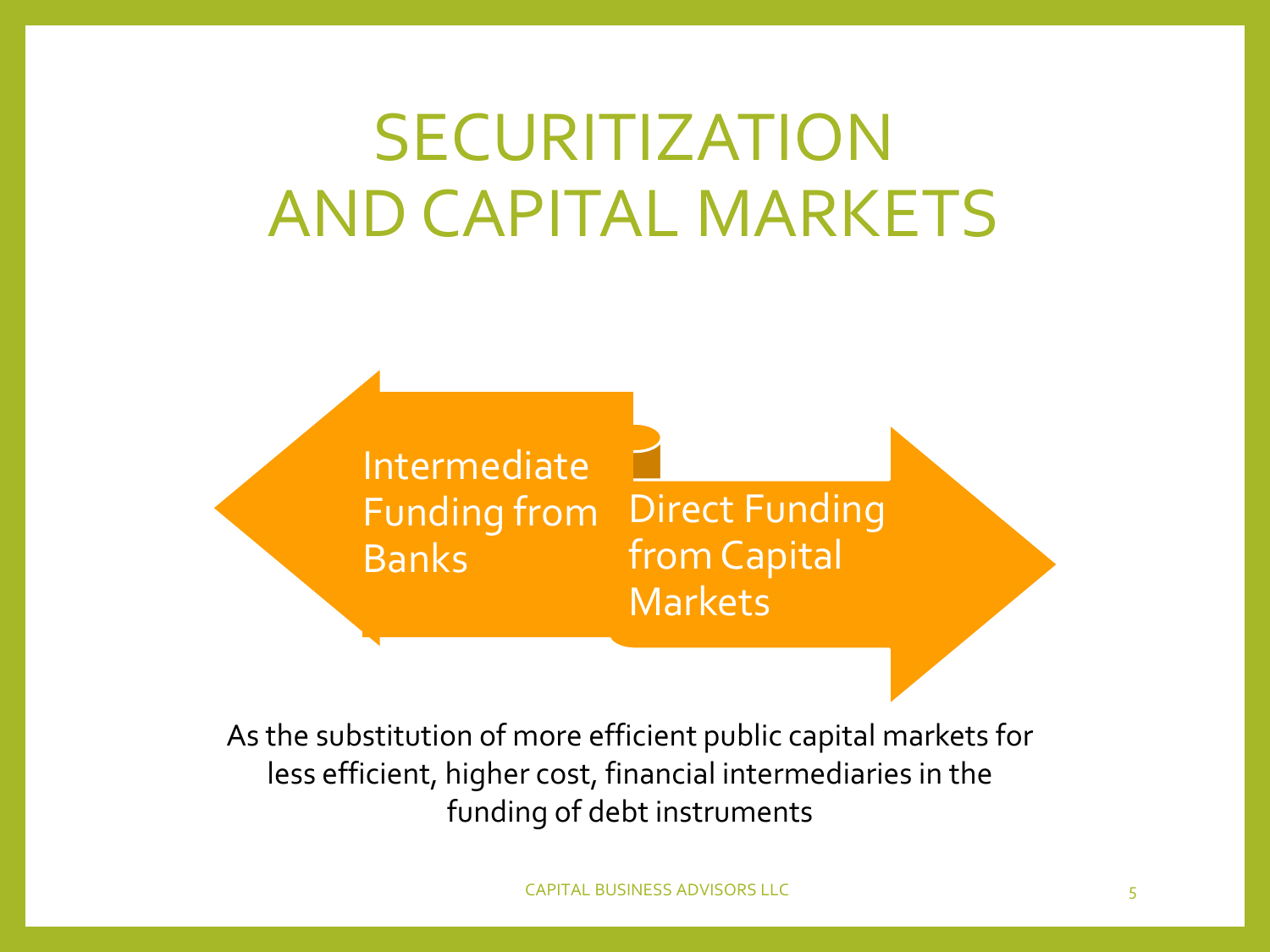### SECURITIZATION AND BANKING



CAPITAL BUSINESS ADVISORS LLC 6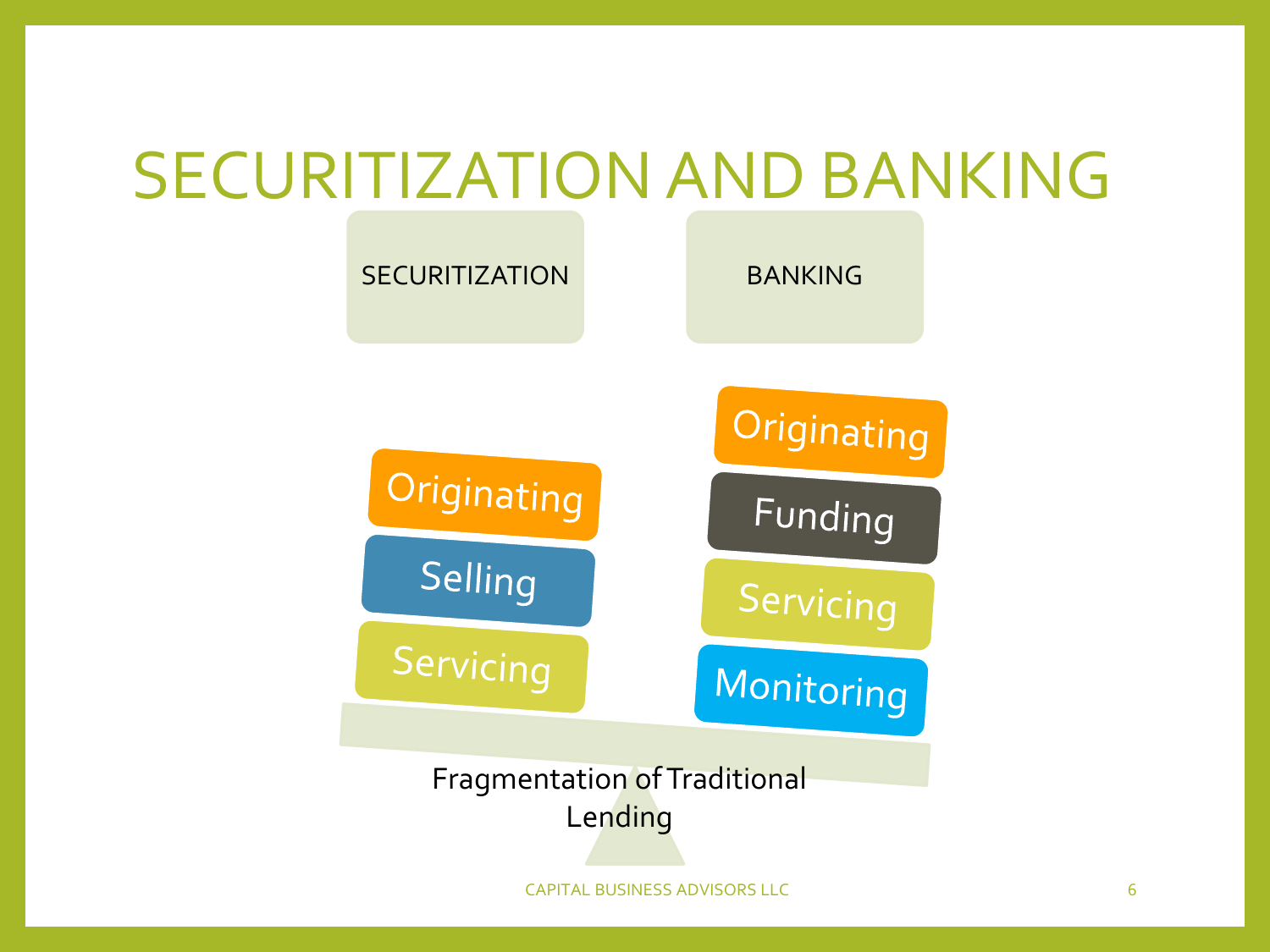### THE IDEA OF SECURITIZATION



\* It's riskier; therefore, it must be properly regulated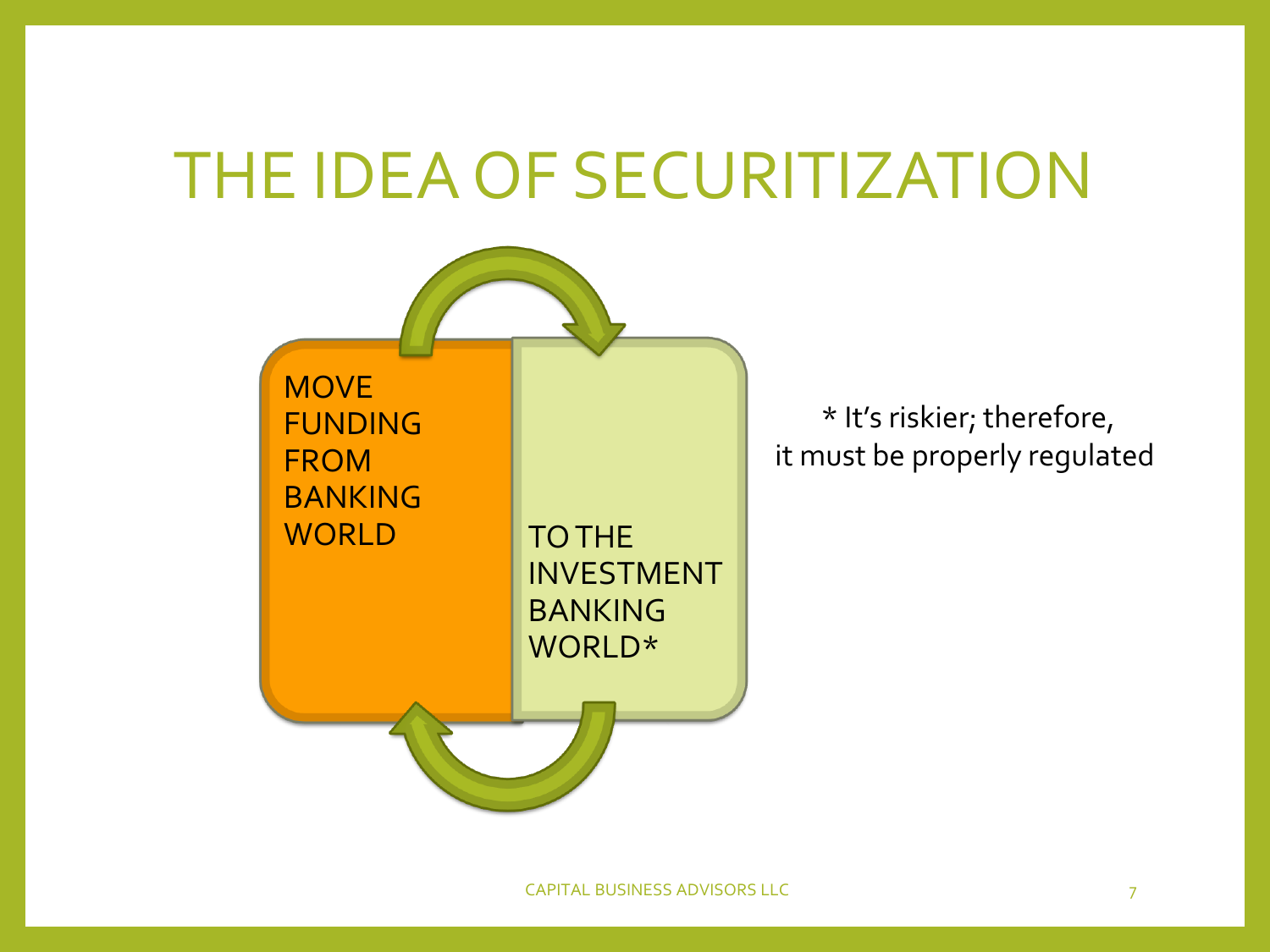### PURPOSE OF SECURITIZATION

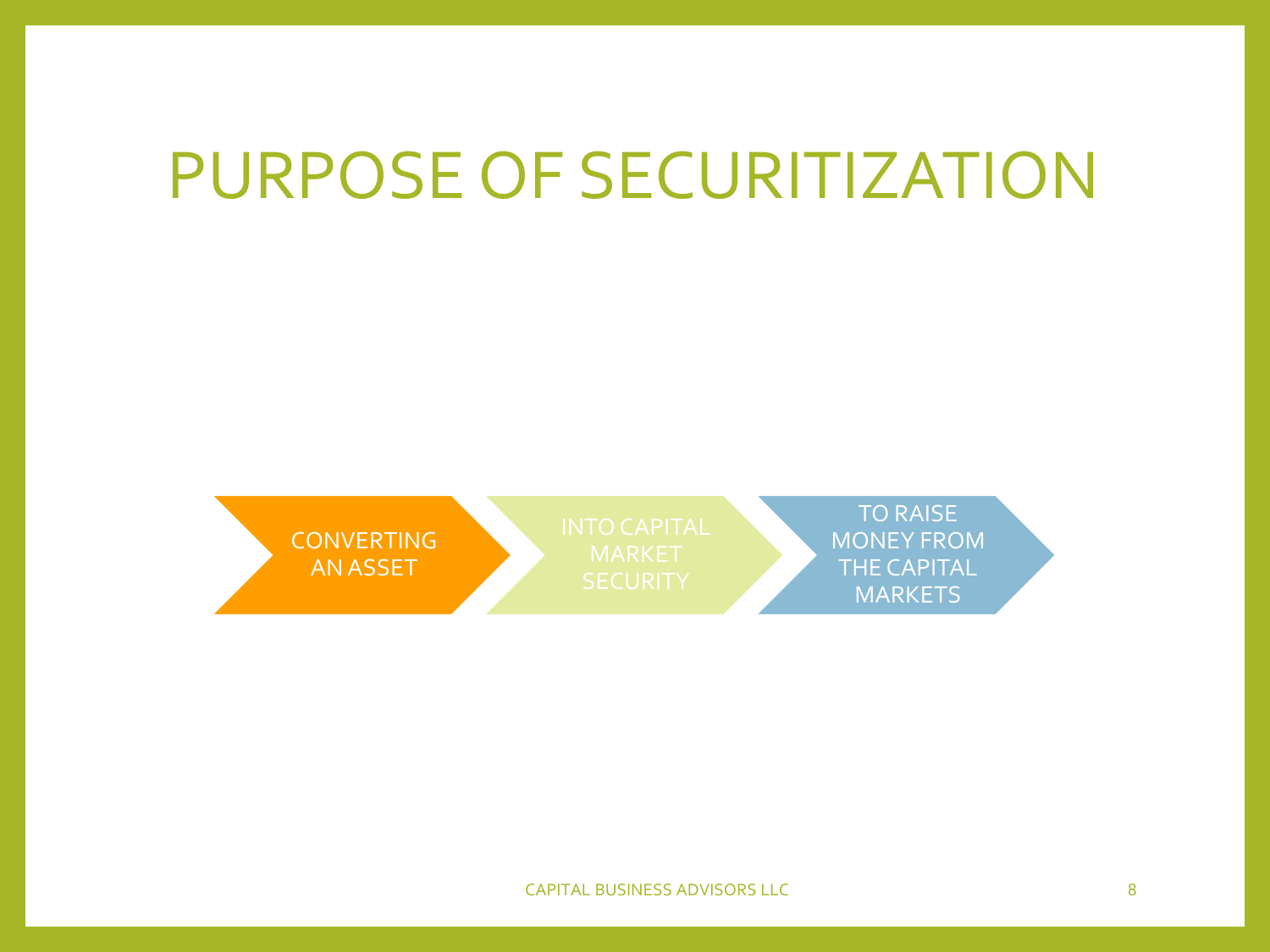## Meaning of SECURITIZATION

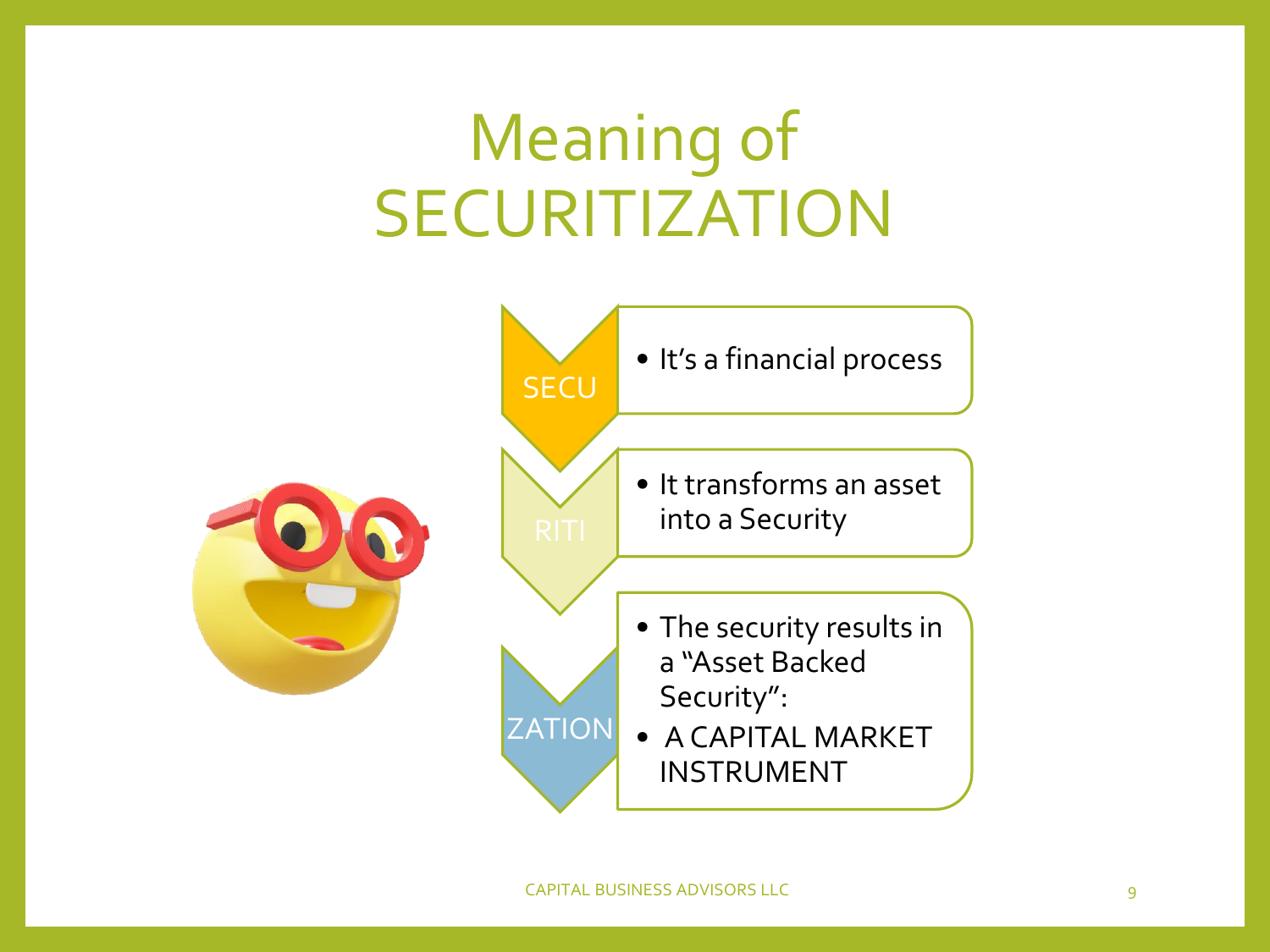### ASSET BACKED SECURITY

It simply an exposure in an asset or a bunch of assets

• It is not a claim on an entity but an asset

Value added: Inter-creditor Arrangement

• Legal preference and Structural preference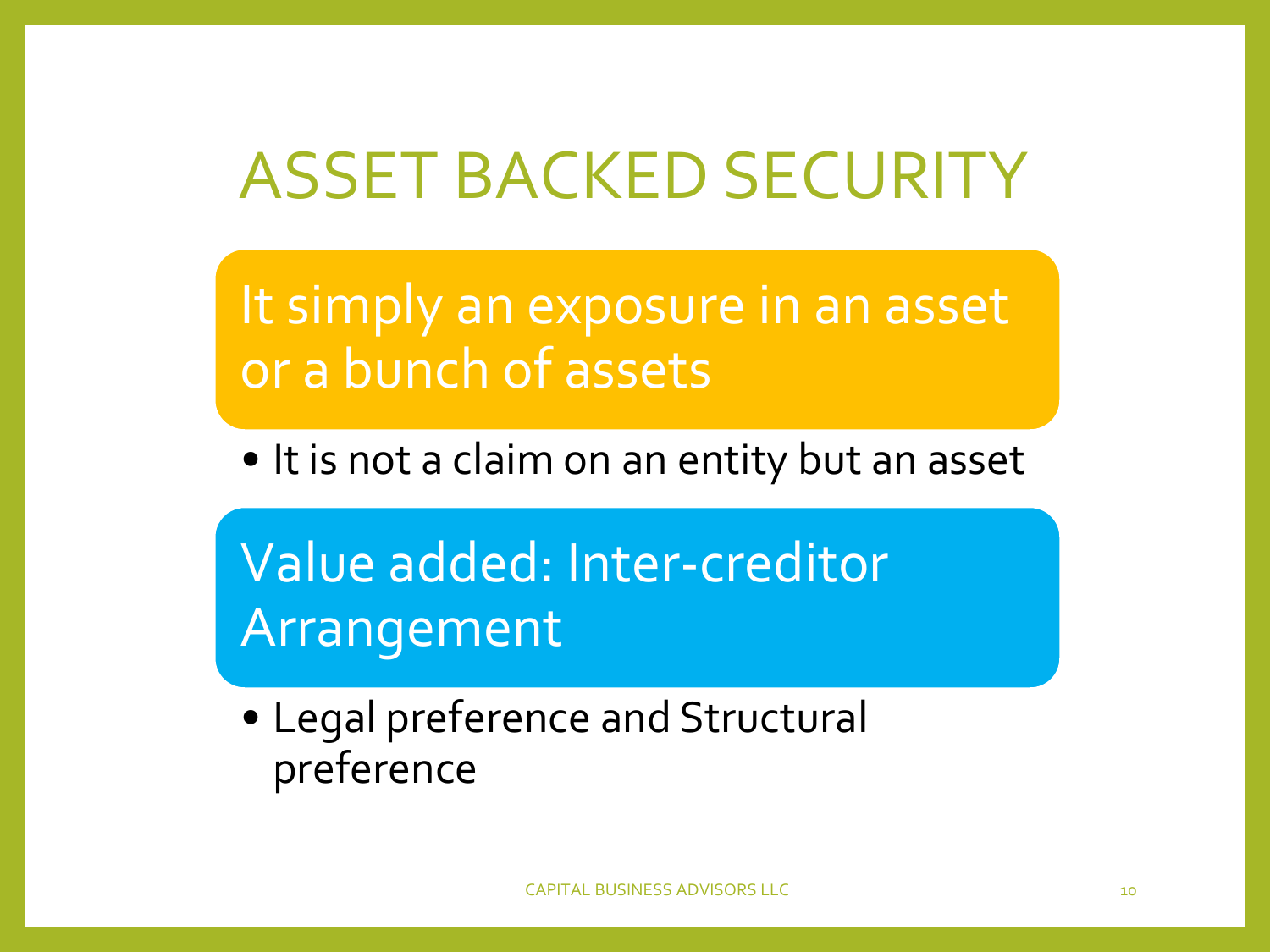### ASSET BACKED SECURITY

### LEGAL PREFERENCE

• Investor has a claim over the assets, before anyone else by isolating the claimed asset

**KEY TO SECURITIZATION** 



### **STRUCTURAL PREFERENCE**

• It refers to the qualitative standards<br>of the assets

ASSETS ARE GROUPED BUT NOT "CHERRY-PICKED"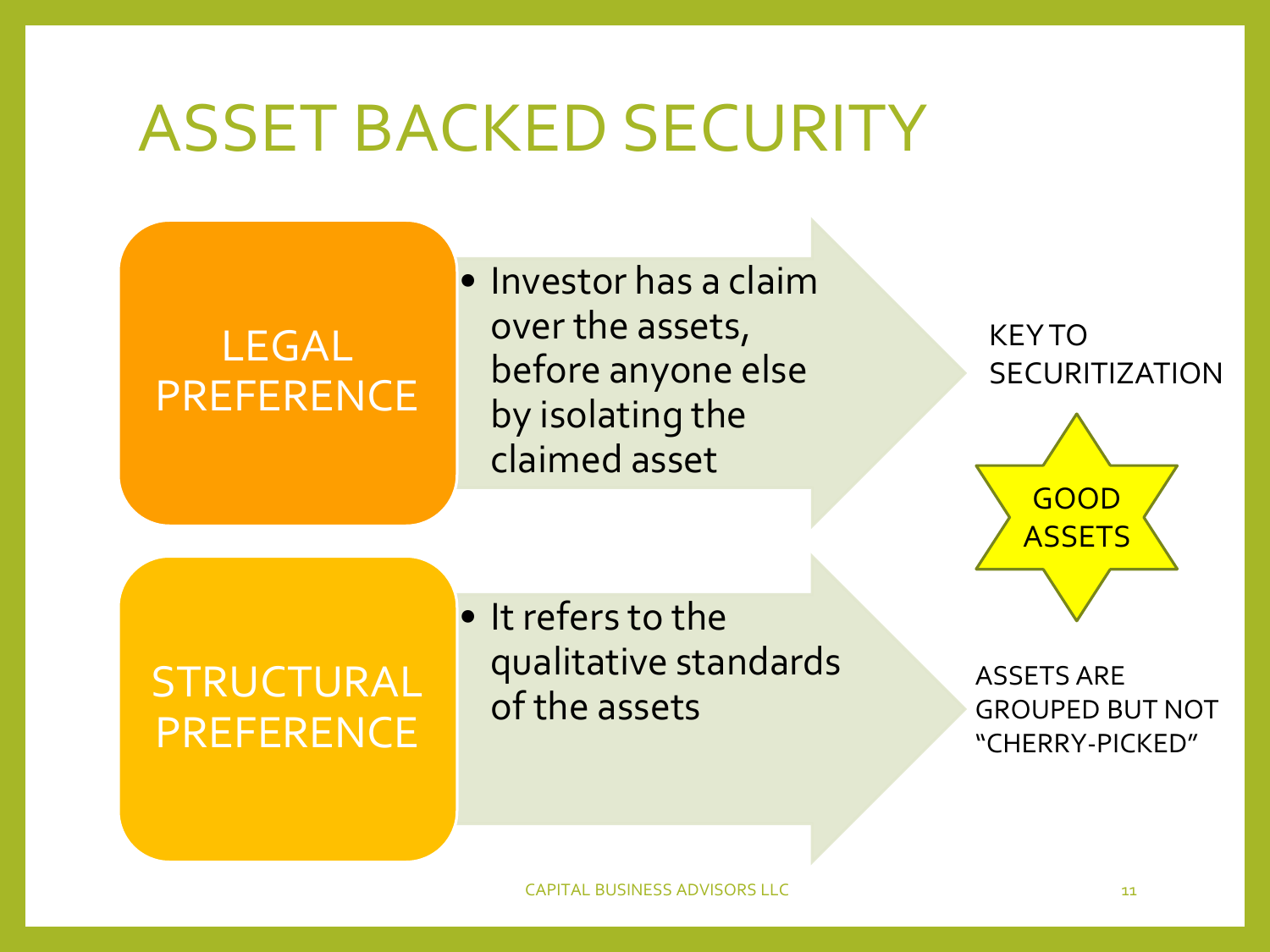### LEGAL PREFERENCE

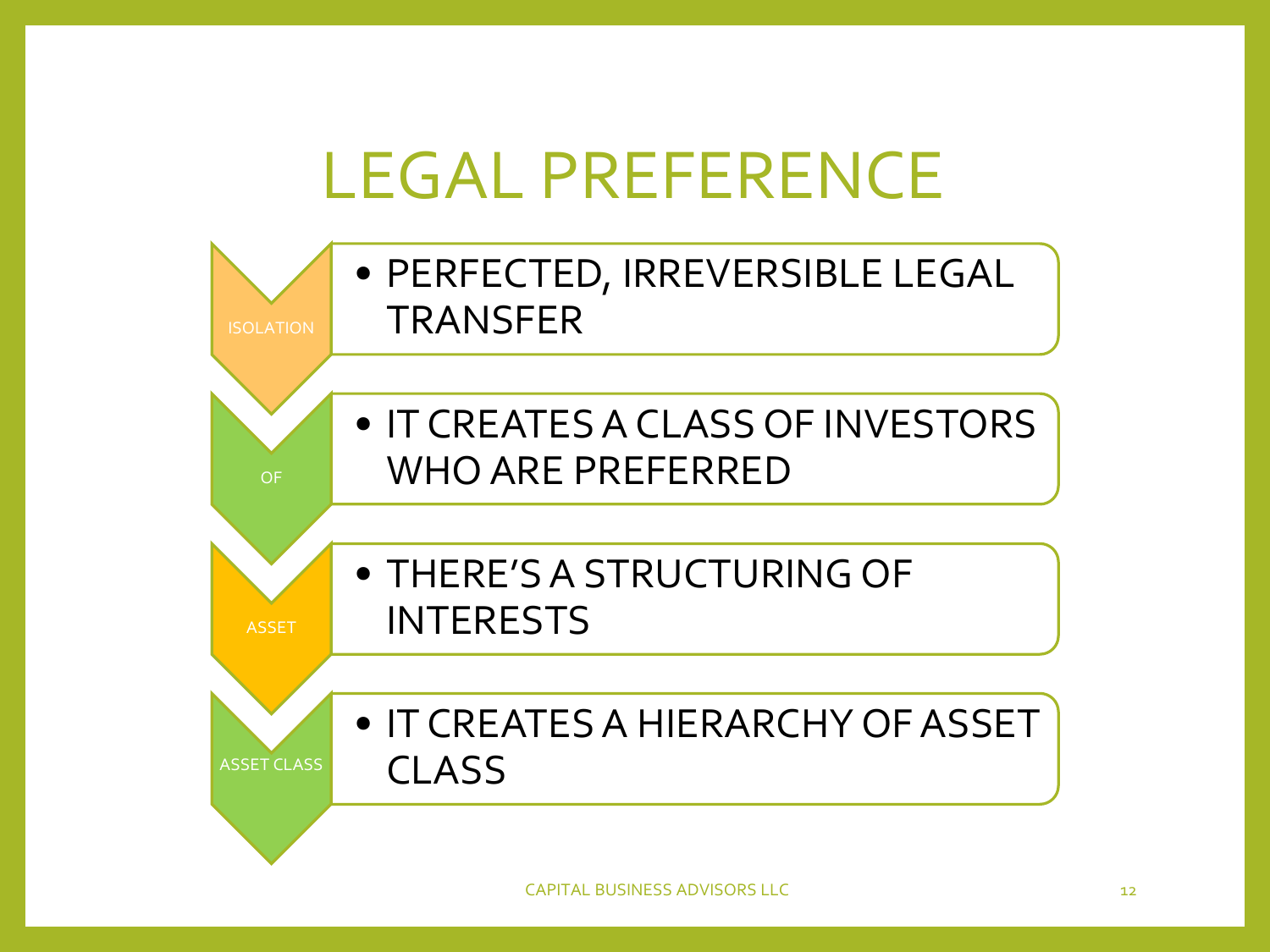### USE OF SPECIAL PURPOSE VEHICLE

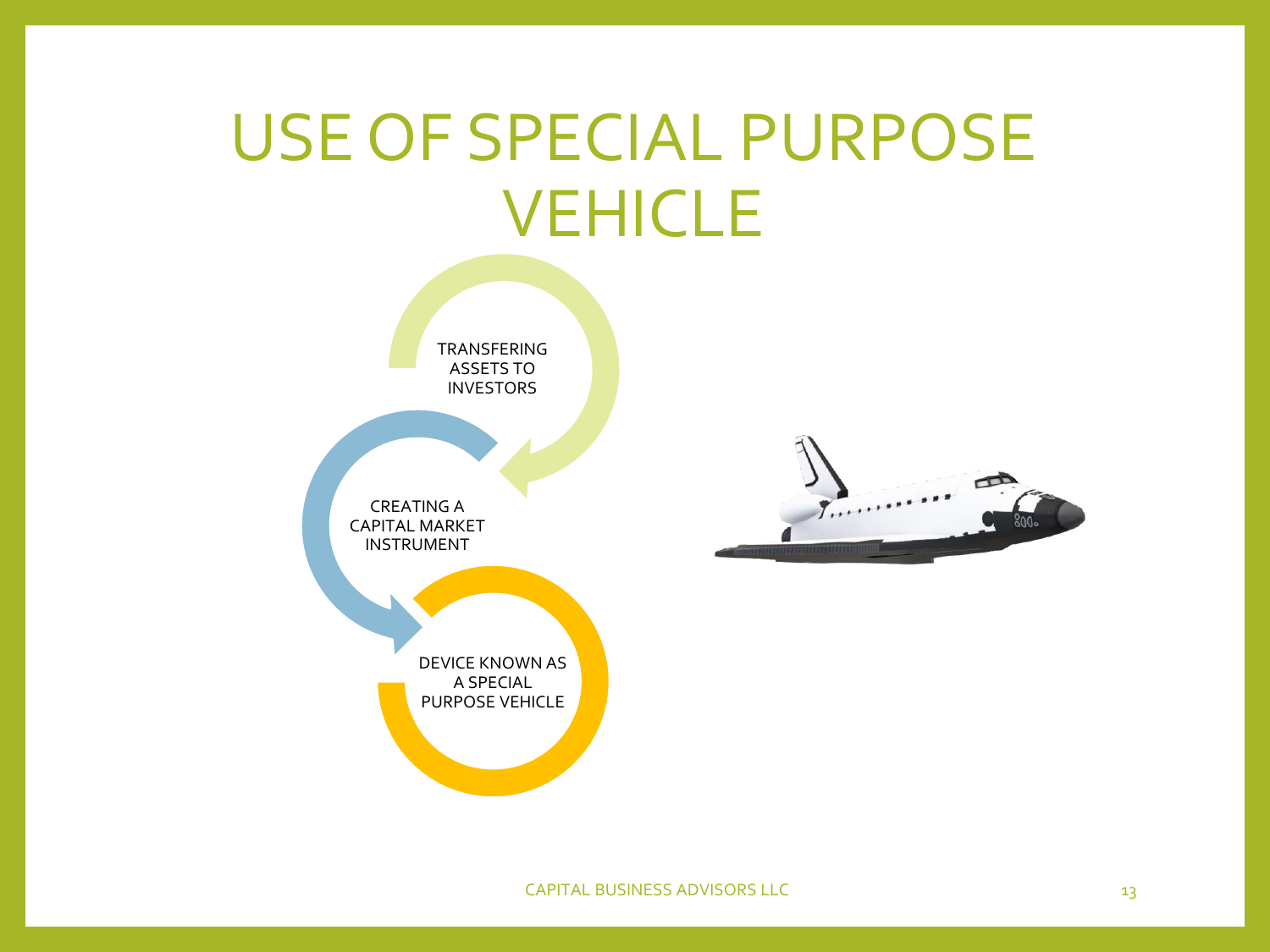### The SPV is

A legal outfit

Specially and solely created to hold the assets

Therefore, the securities are equivalent to a claim over the assets

It is the intermediary between the originator and the investors

SECURITIZATION = ASSET- BACKED SECURITIES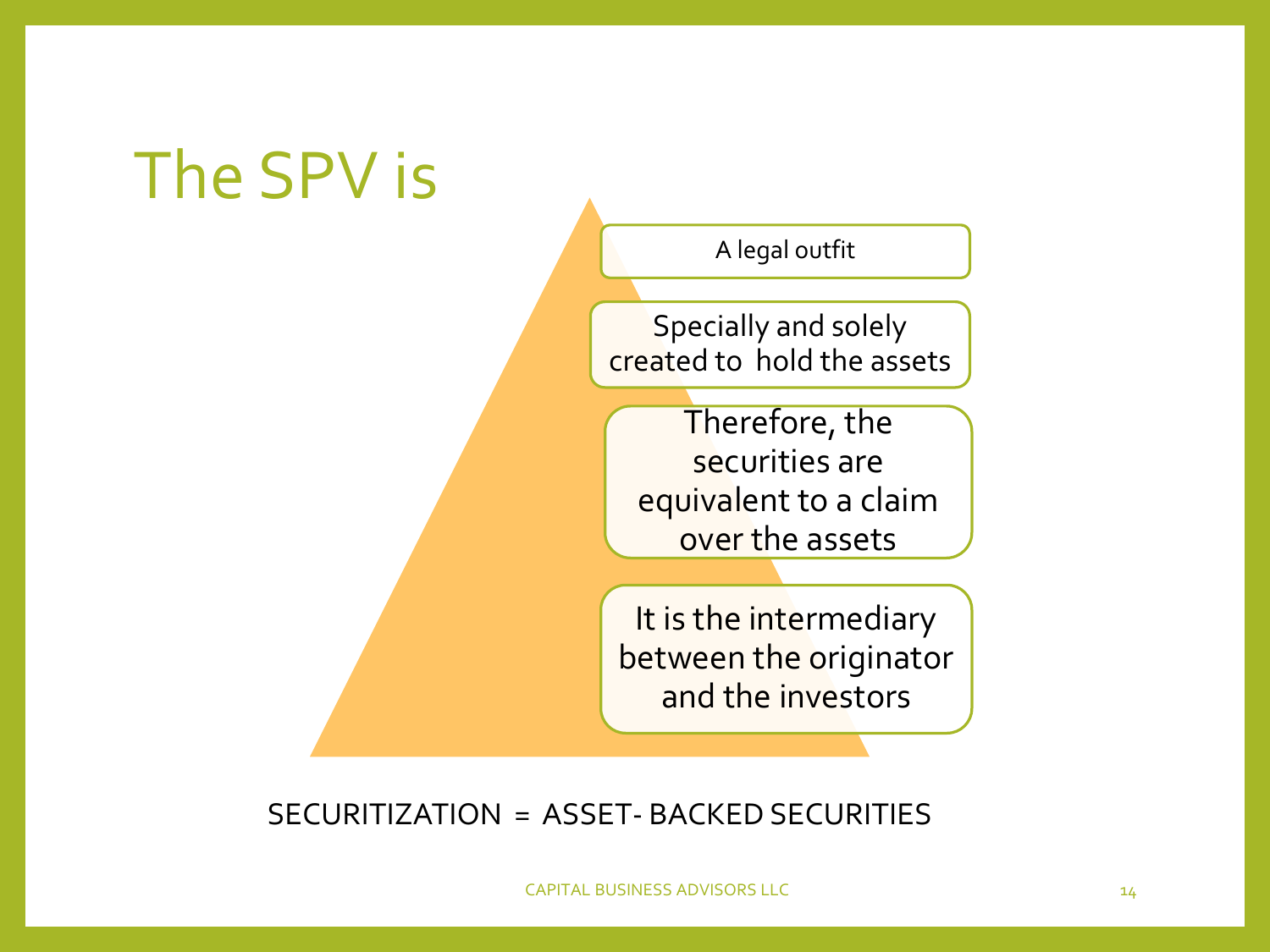### SECURITIZED BONDS – STRUCTURED FINANCING



Then Issues Securities Backed by These Assets

ASSET BACKED **SECURITIES** 

Only Recourse To The Assets Contained Within The SPV (Corporation/Trust)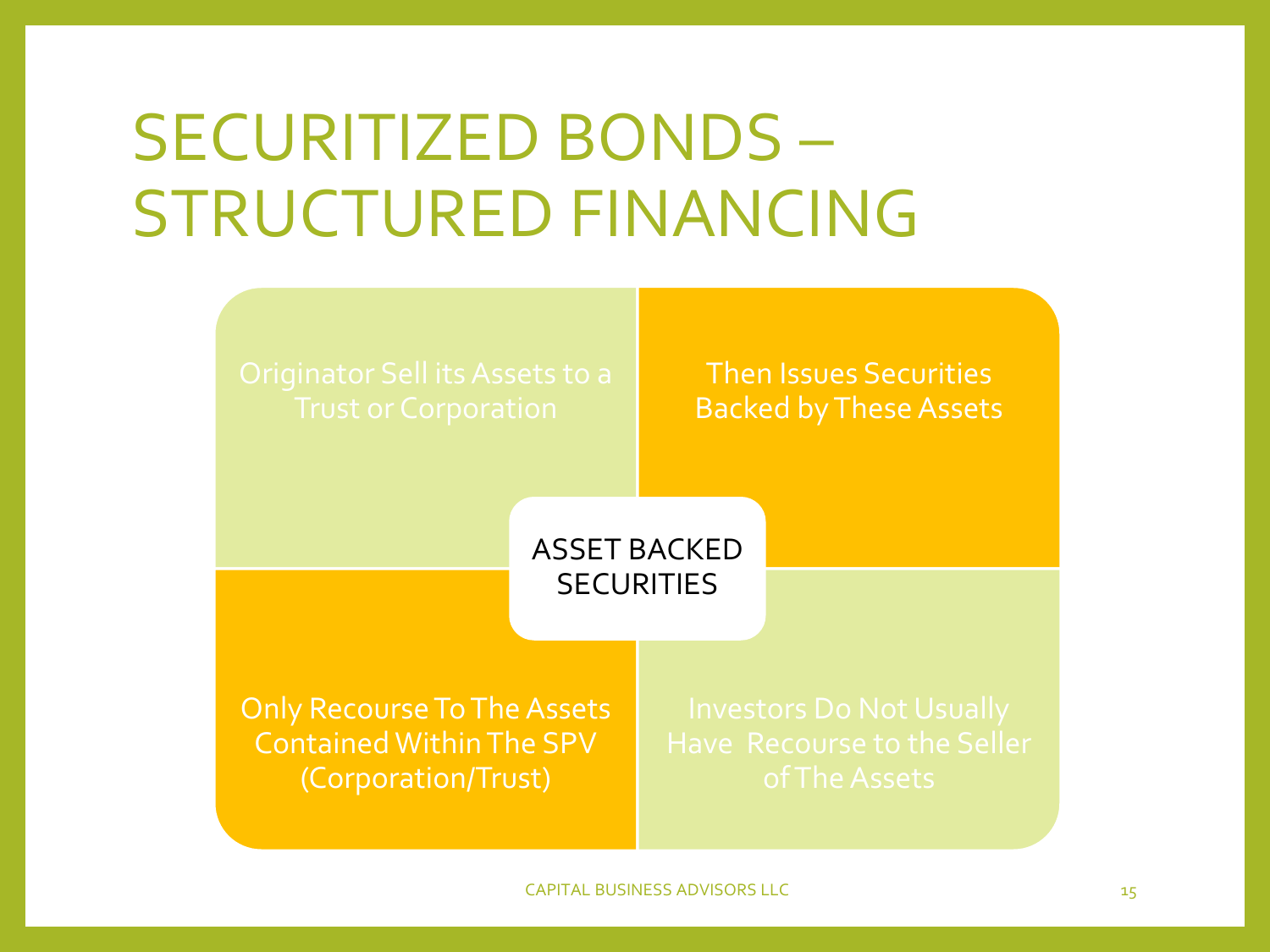### PACKAGING A SECURITY

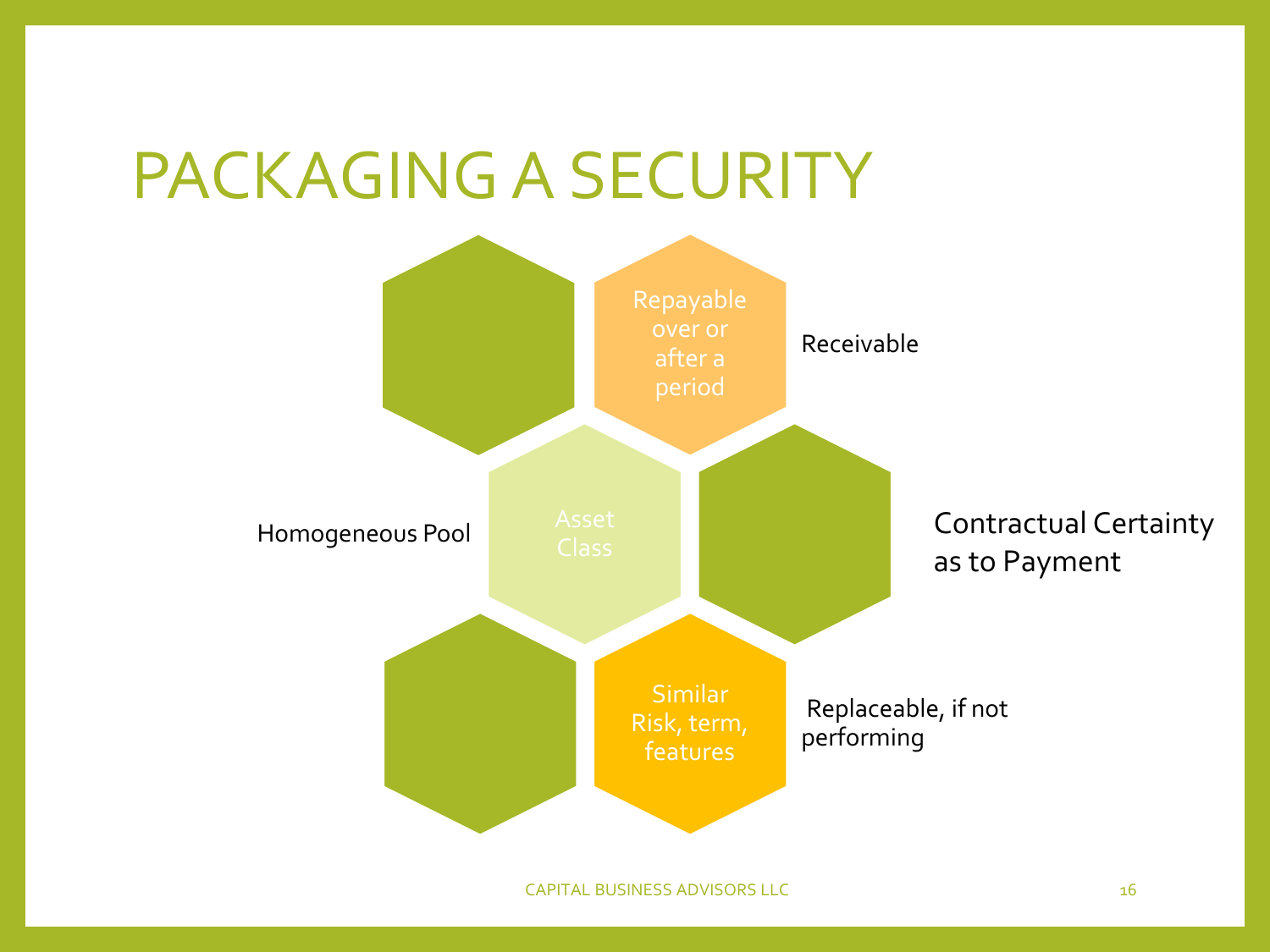## ASSETS TRADITIONALLY USED IN SECURITIZATION



Common Requirement: Tangible Economic Value

CAPITAL BUSINESS ADVISORS LLC 17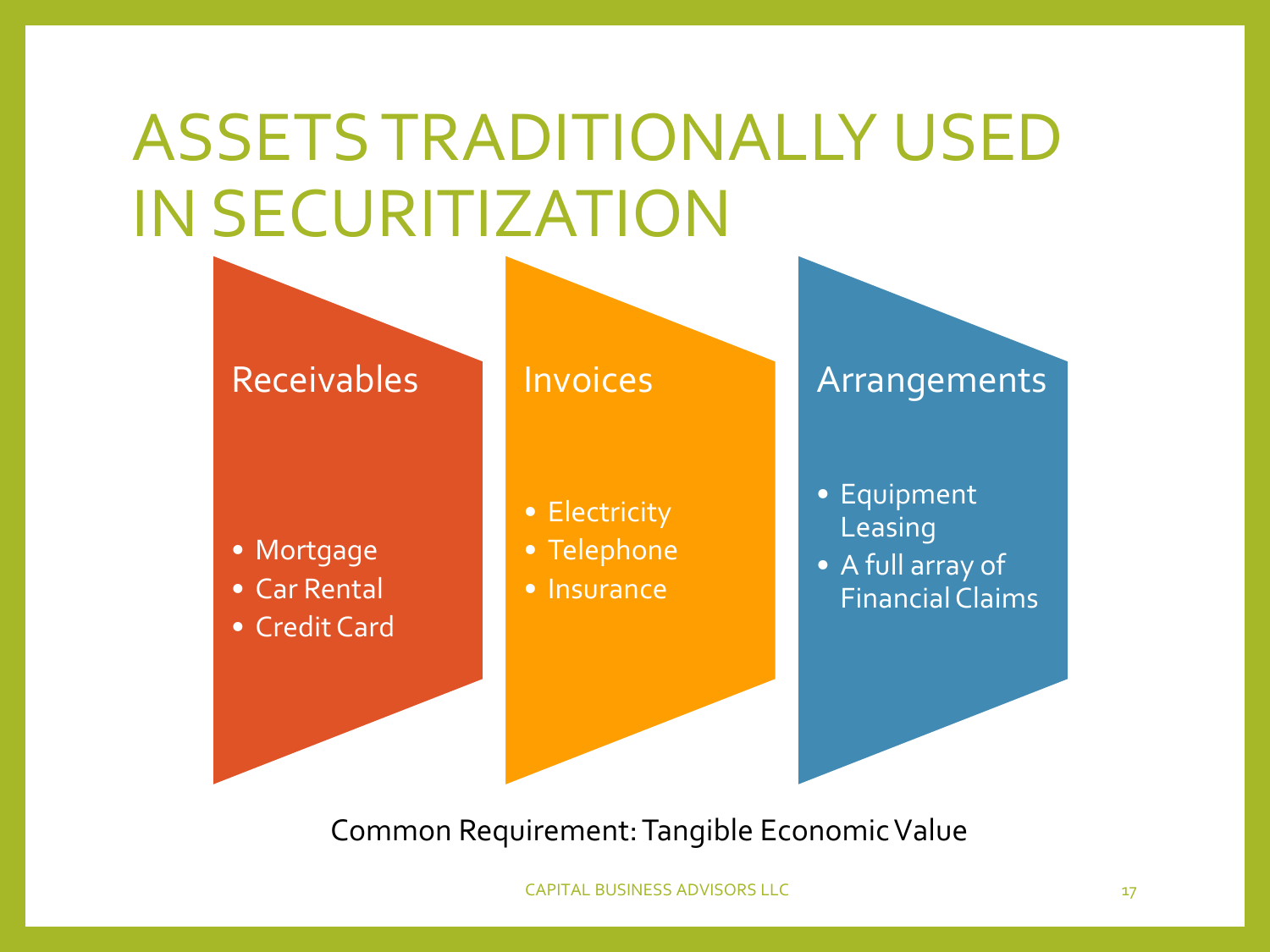## PROCESS IN SECURITIZATION

| <b>CASH FLOW CLAIMS</b>                                       |                                                                                        |                                                                  |  |  |  |
|---------------------------------------------------------------|----------------------------------------------------------------------------------------|------------------------------------------------------------------|--|--|--|
| Consolidated                                                  | <b>ISSUANCE BASED ON QUALITY OF ASSET</b>                                              |                                                                  |  |  |  |
| Separated from<br>originating entity                          | Origination of<br>instrument<br>hinges on the<br>quality of the<br>underlying<br>asset | CREDIT RATING                                                    |  |  |  |
| Transformed into<br><b>Securities</b><br>Offered to investors |                                                                                        | The issuer<br>rating is not<br>relevant, but<br>the asset rating |  |  |  |

#### THIS IS ASSET-BACKED FINANCE!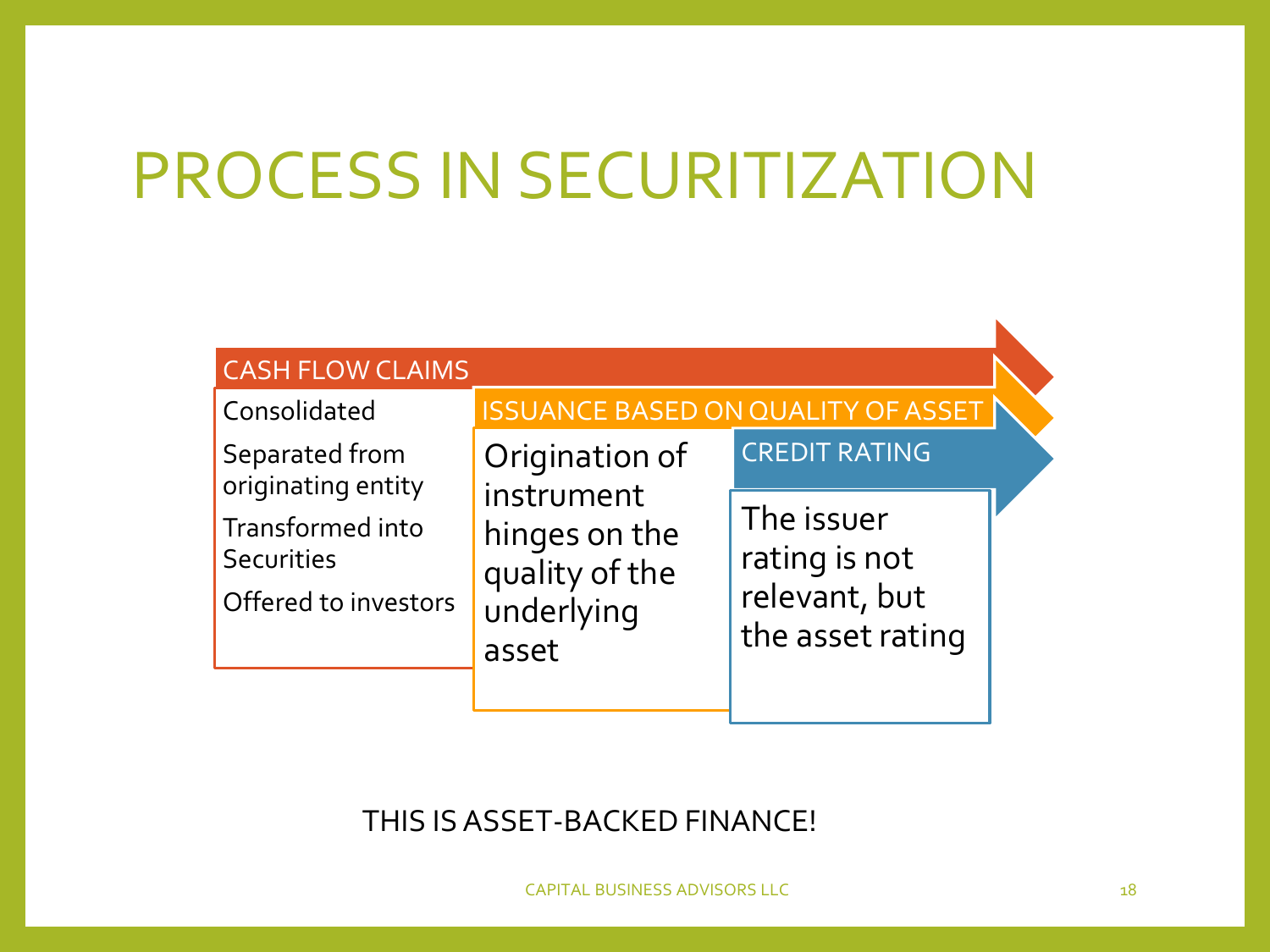### PLAYERS AND INSTRUMENTS

#### **ORIGINATOR**

- Responsible for originating the claims
- Transfers receivable

#### **TRANSFEROR**

• Original underwriter of the claim or the asset

#### RE-PACKAGER

• Who buys the assets from the market to securitising them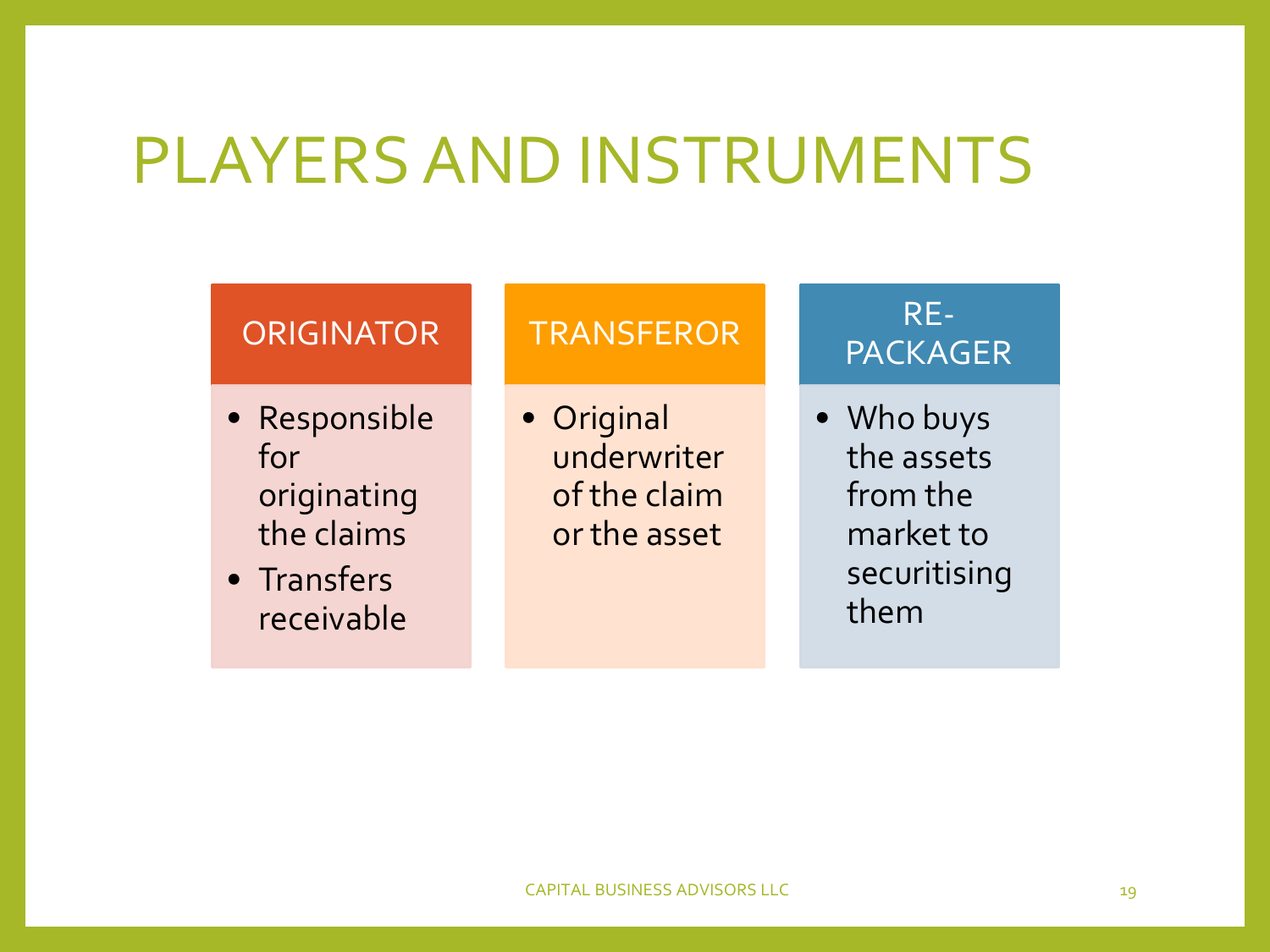### PLAYERS AND INSTRUMENTS

#### INVESTORS

• Who put money into the instrument, could change over time

#### ABS

- Security supported by specific assets and repayable from such assets (certificates)
- Name based on their risks or features

#### CLAIMS

- Either existing claims or expected claims over time
- Exclusive source of repayment (bankruptcy remoteness)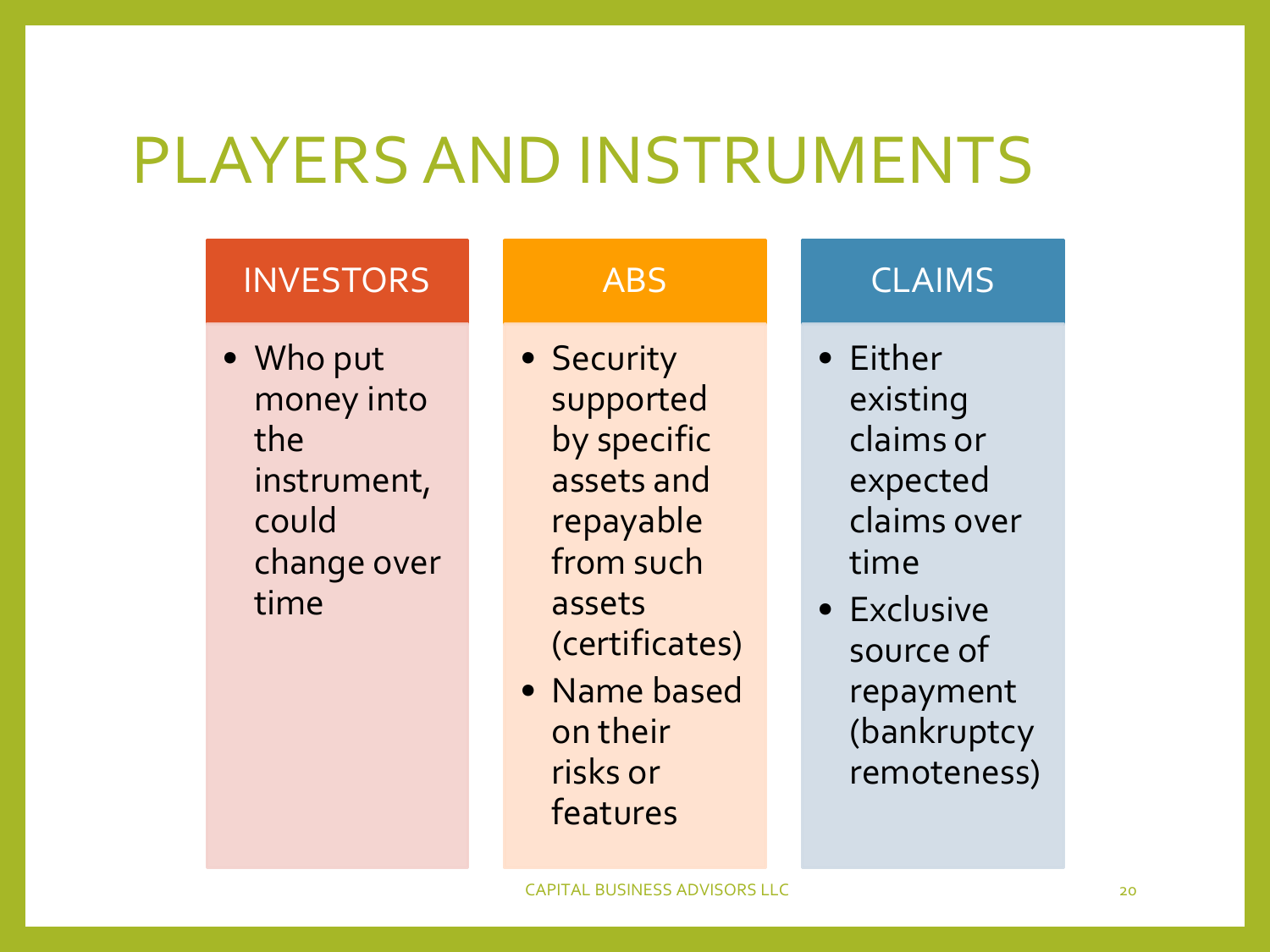### PLAYERS AND INSTRUMENTS

#### COLLATERAL

• Assets or receivables that back up the securities

#### ASSIGNMENT OF RECEIVABLES

• Equals to the transfer of receivables

#### SPV

- Intermediary or conduit for the benefit of the investors
- It becomes the issuer
- May be responsible of managing the cash flow (Trust)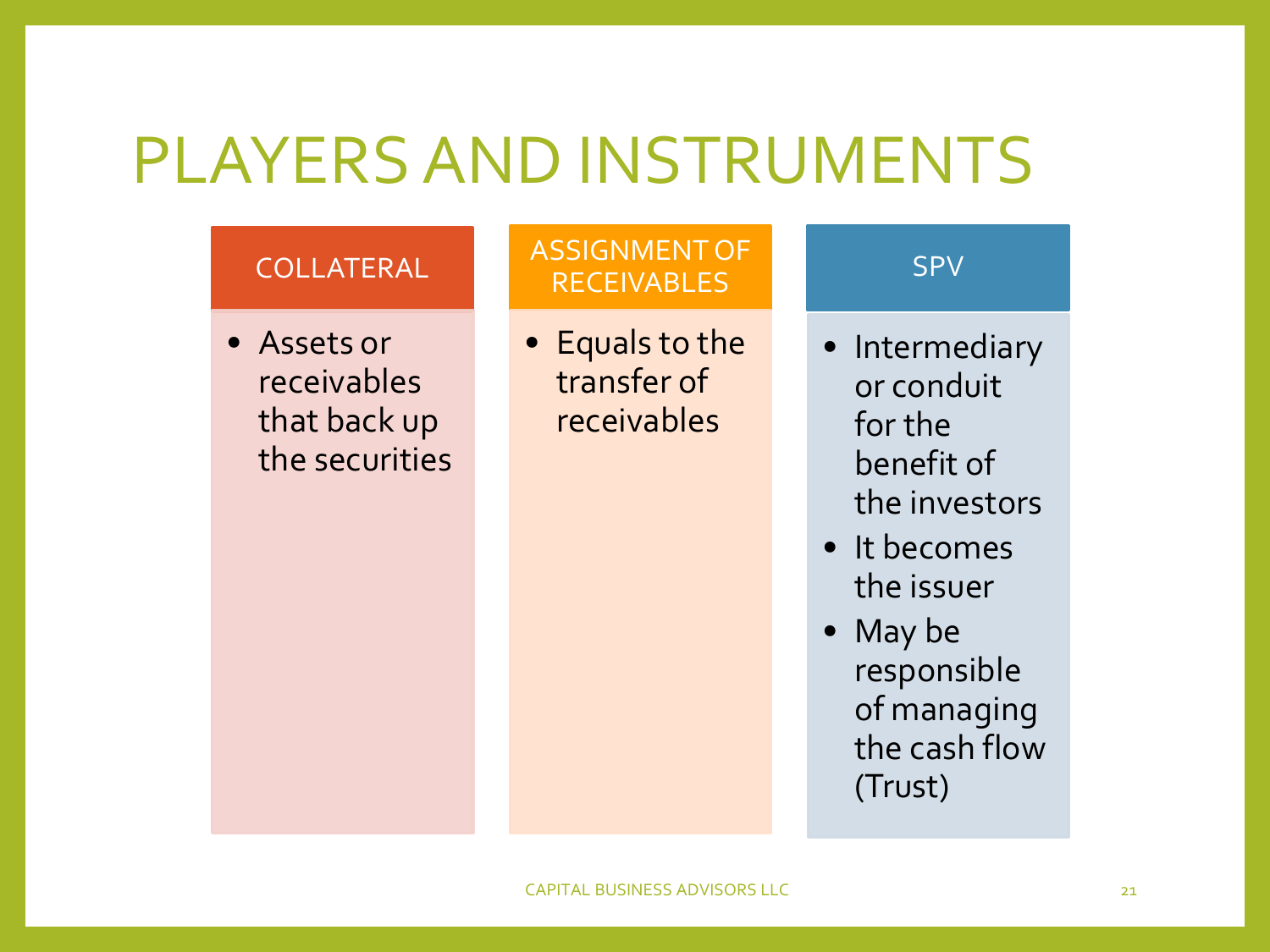## SECURITIZATION AND SECURED CREDITS

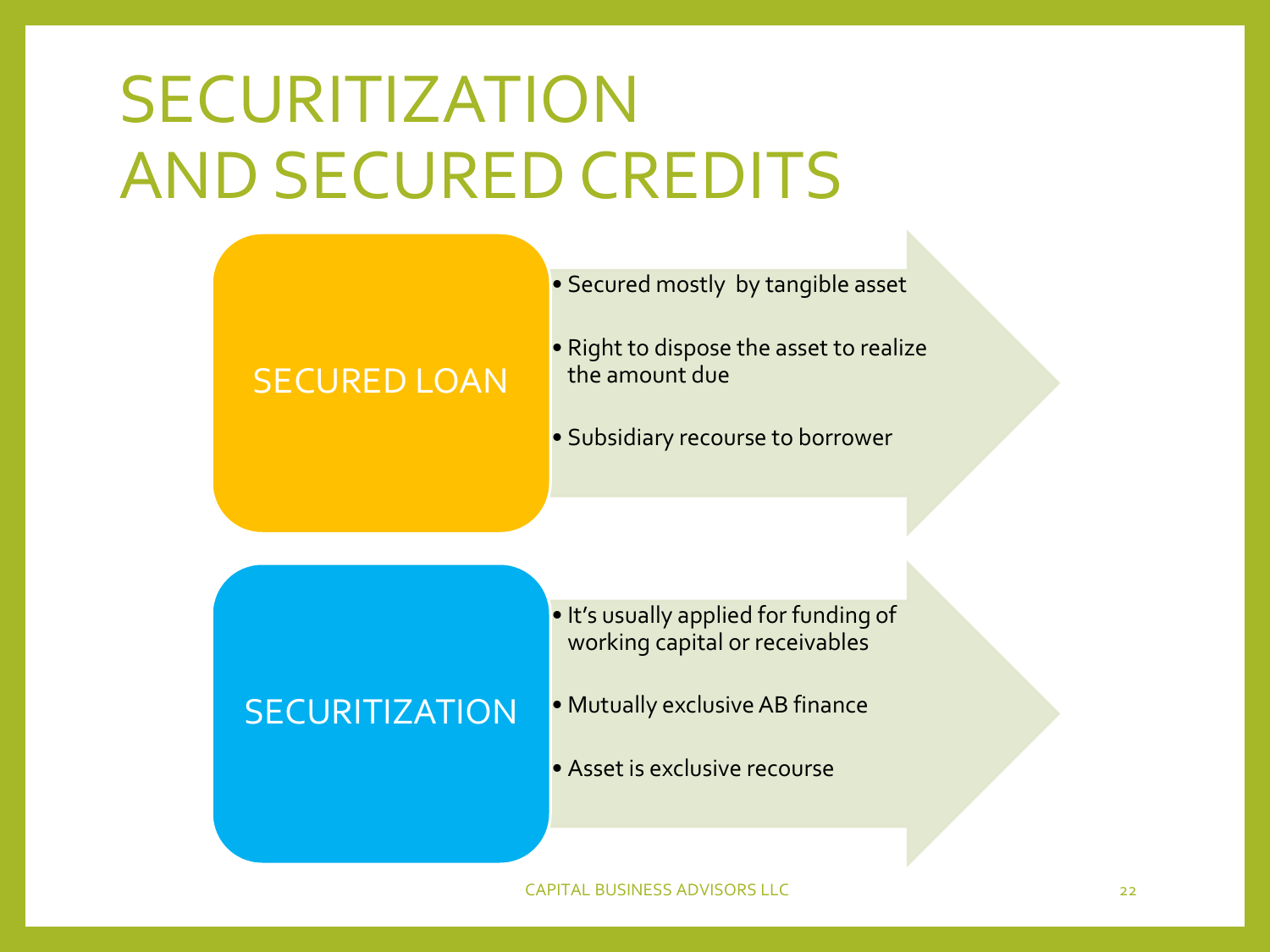### FEATURES OF SECURITIZATION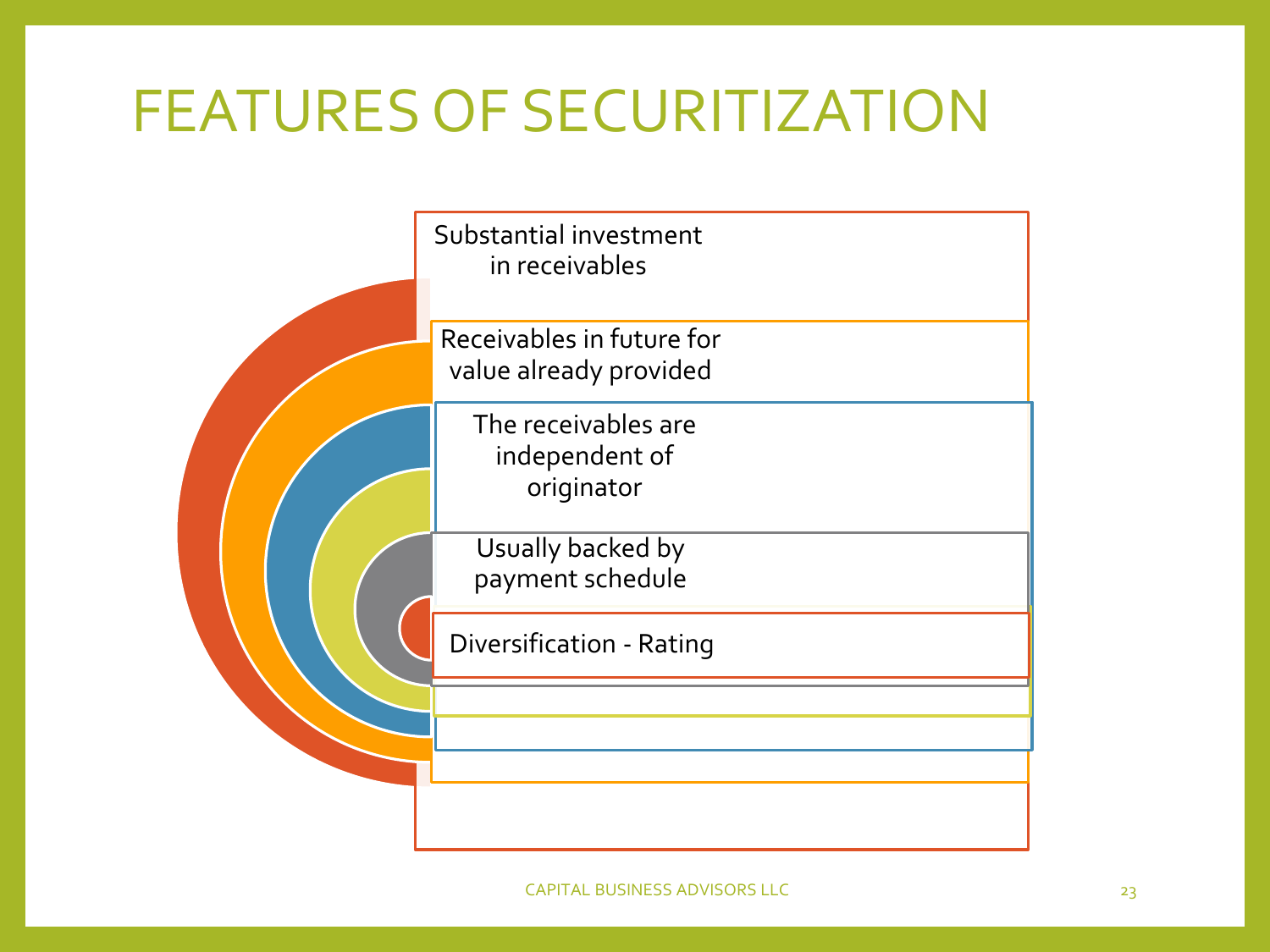### CREDIT ENHANCEMENTS IN SECURITIZATION

SENIORITY OF CREDITORS

**SENIORITY OF** 

CREDITORS

REALLOCATION OF RISK

FIRST LOSS PROTECTION

**SENIOR** INVESTORS MEZZANINE LEVEL INVESTORS JUNIOR

**INVESTORS**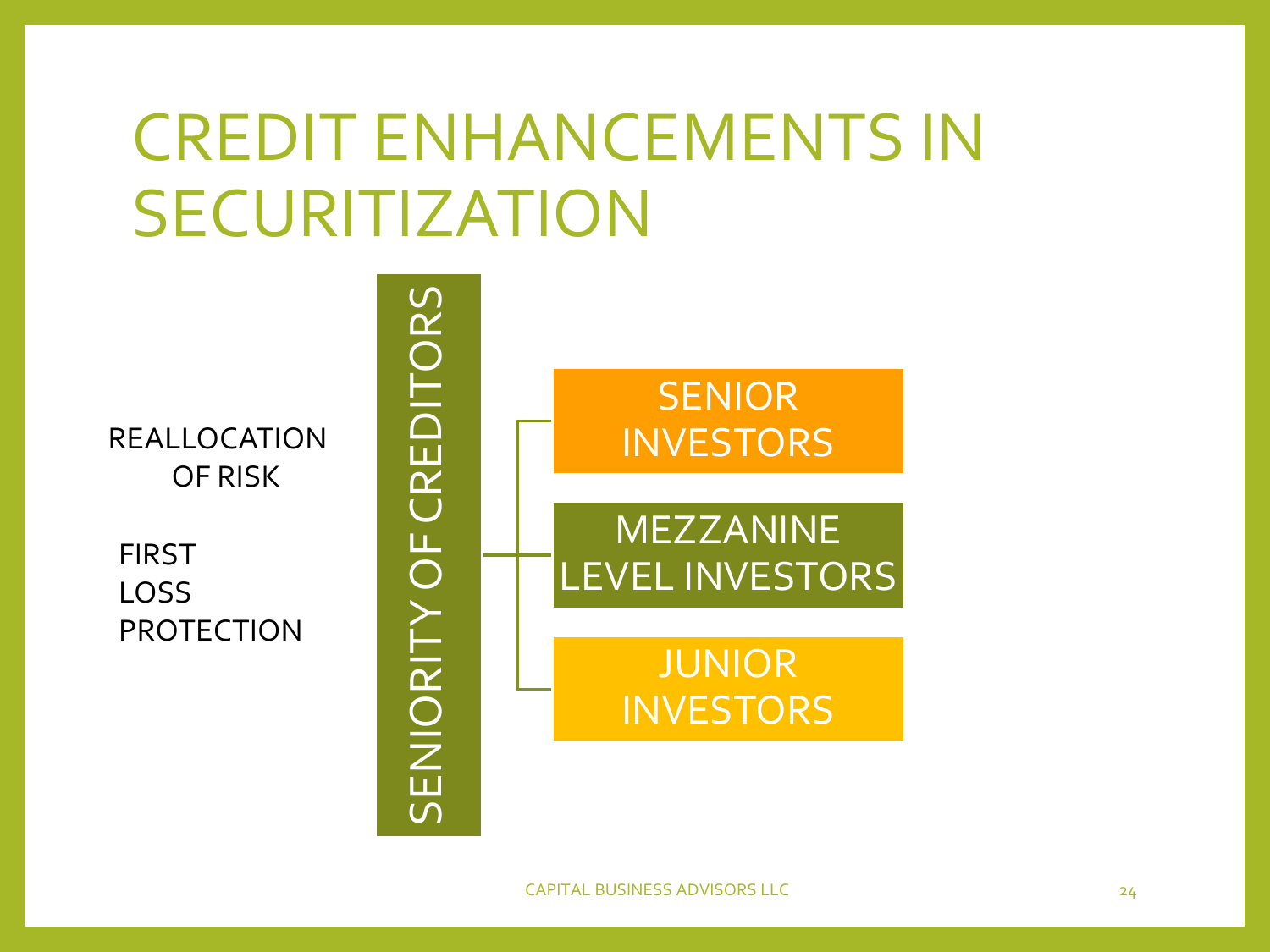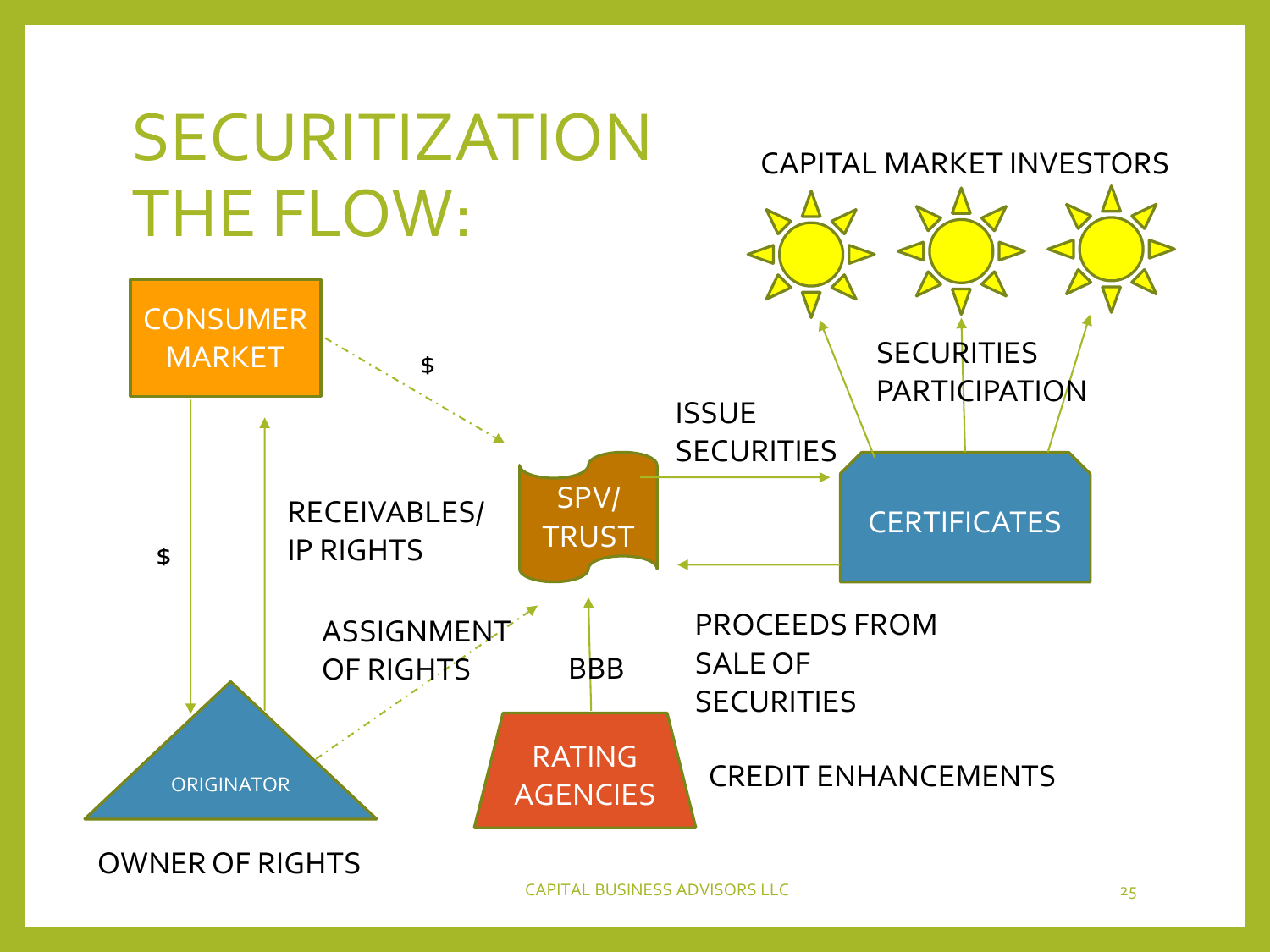### ECONOMIC IMPACT OF SECURITIZATION

FACILITATES CREATION OF MARKETS IN FINANCIAL CLAIMS

DISPERSES HOLDING OF FINANCIAL ASSETS

PROMOTES SAVINGS

REDUCES COSTS

DIVERSIFIES RISK

FOCUSES ON THE USE OF RESOURCES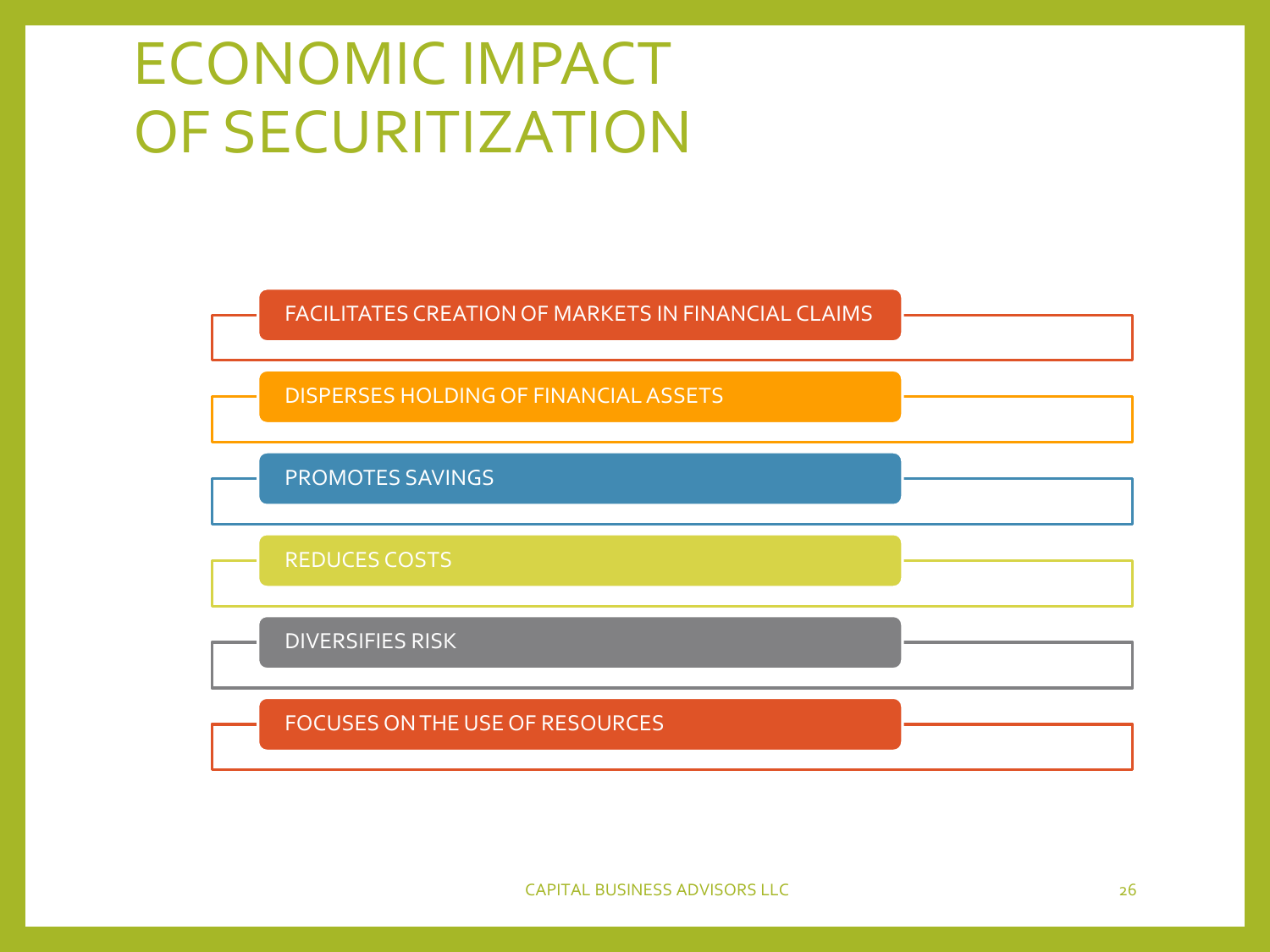## ASSET BACKED AND FUTURE FLOWS SECURITIZATION



#### FUTURE FLOWS SECURITIZATION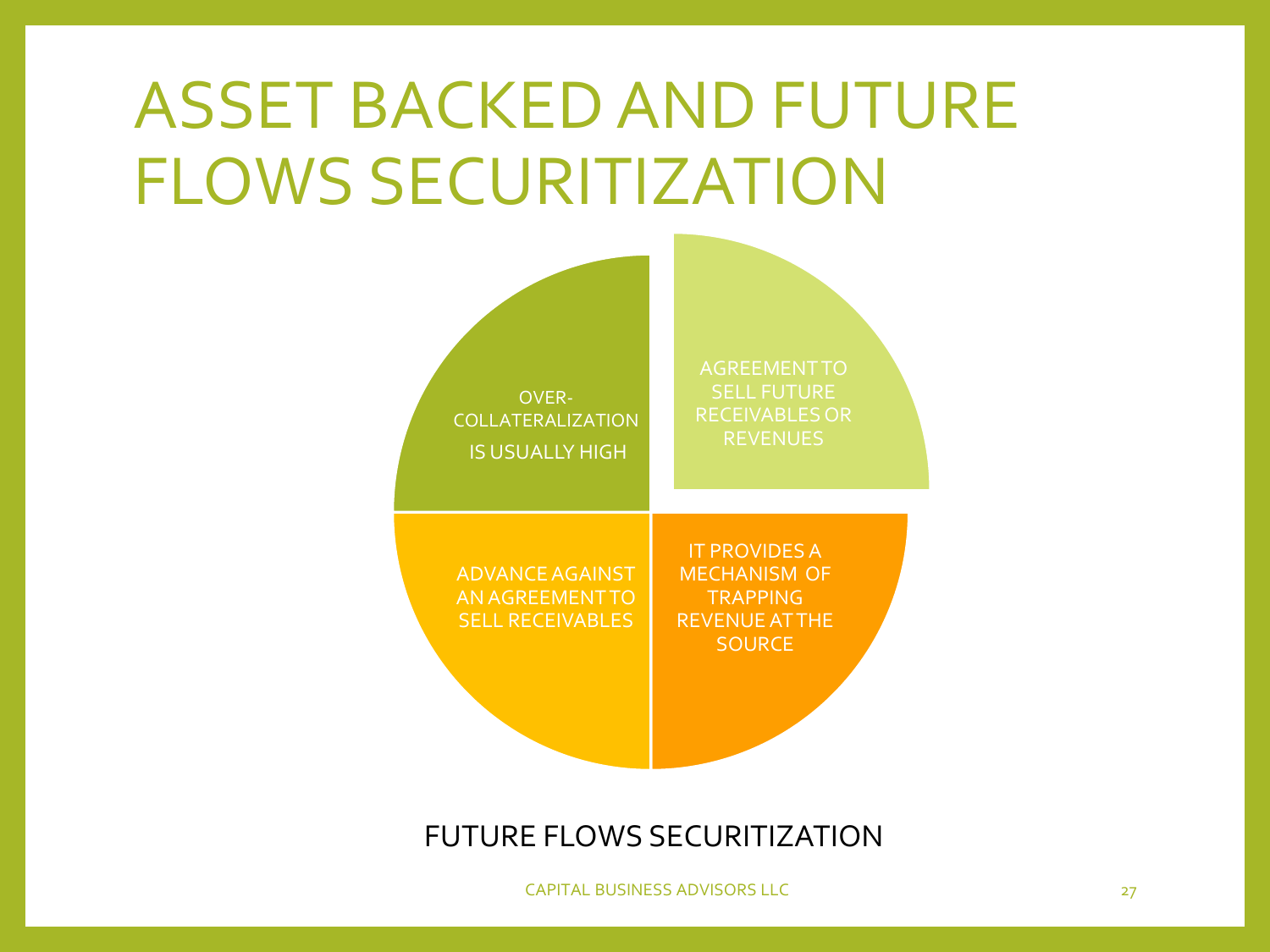### INTELLECTUAL PROPERTY AS AN ASSET CLASS IN SECURITIZATION

#### INTANGIBLE PROPERTY AS AN ASSET CLASS

ROYALTIES AND OTHER IP OF MUSIC STARS, PERFORMERS, AUTHORS AND CINEMA PERSONALITIES

> BOWIE BONDS AND OTHER RELEVANT IP SECURITIZATION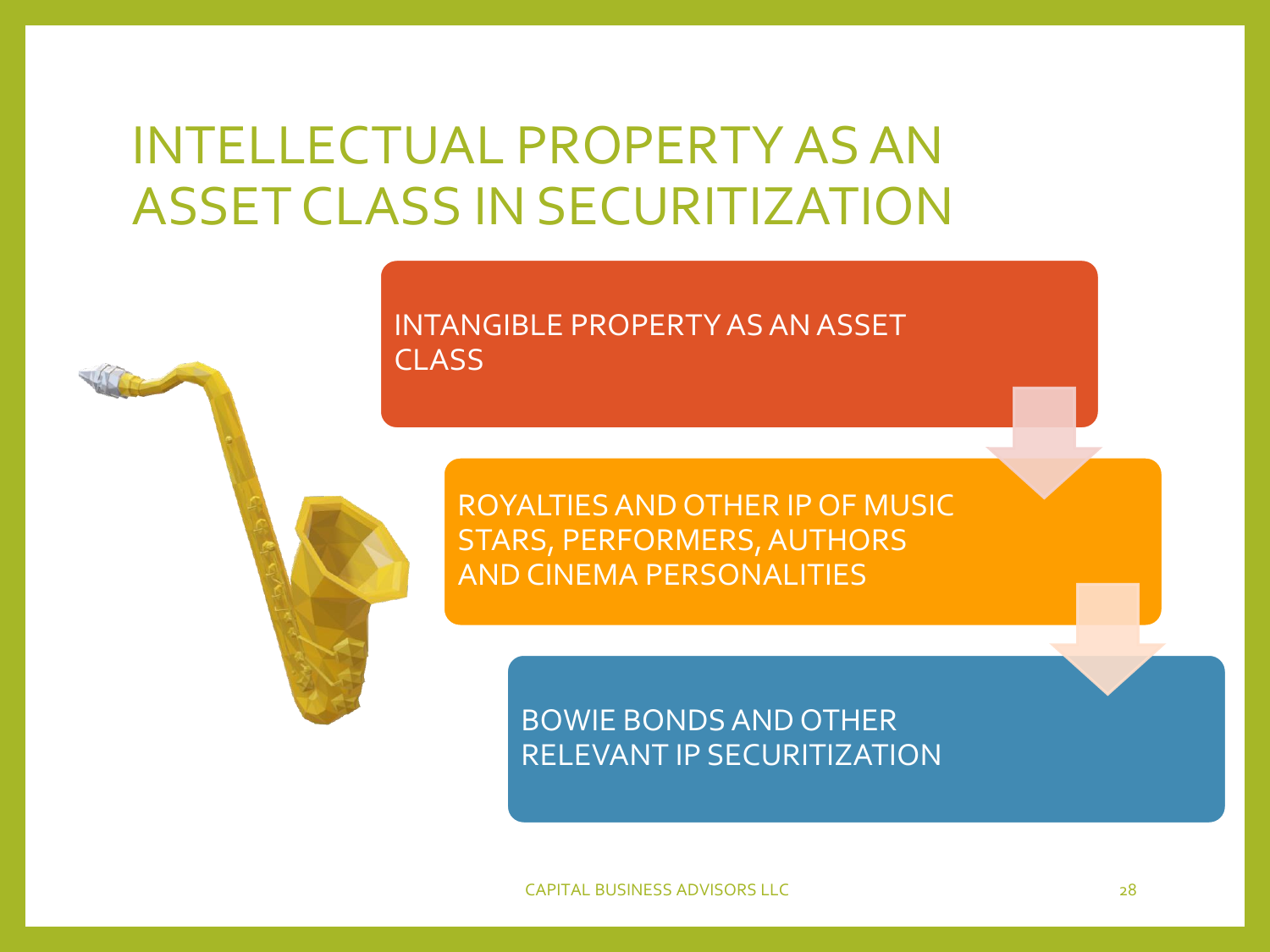### OTHER RELEVANT MUSIC IP SECURITIZATION

| <b>ASHFORD &amp;</b><br><b>SIMPSON</b> |                | <b>SCORPION</b>  |                              | <b>JAMES</b><br><b>BROWN</b> |  |
|----------------------------------------|----------------|------------------|------------------------------|------------------------------|--|
| <b>ISLEY</b><br><b>BROTHERS</b>        |                | <b>IRON LADY</b> |                              | <b>IRON</b><br><b>MAIDEN</b> |  |
|                                        | <b>MOWTOWN</b> |                  | <b>ROD</b><br><b>STEWART</b> |                              |  |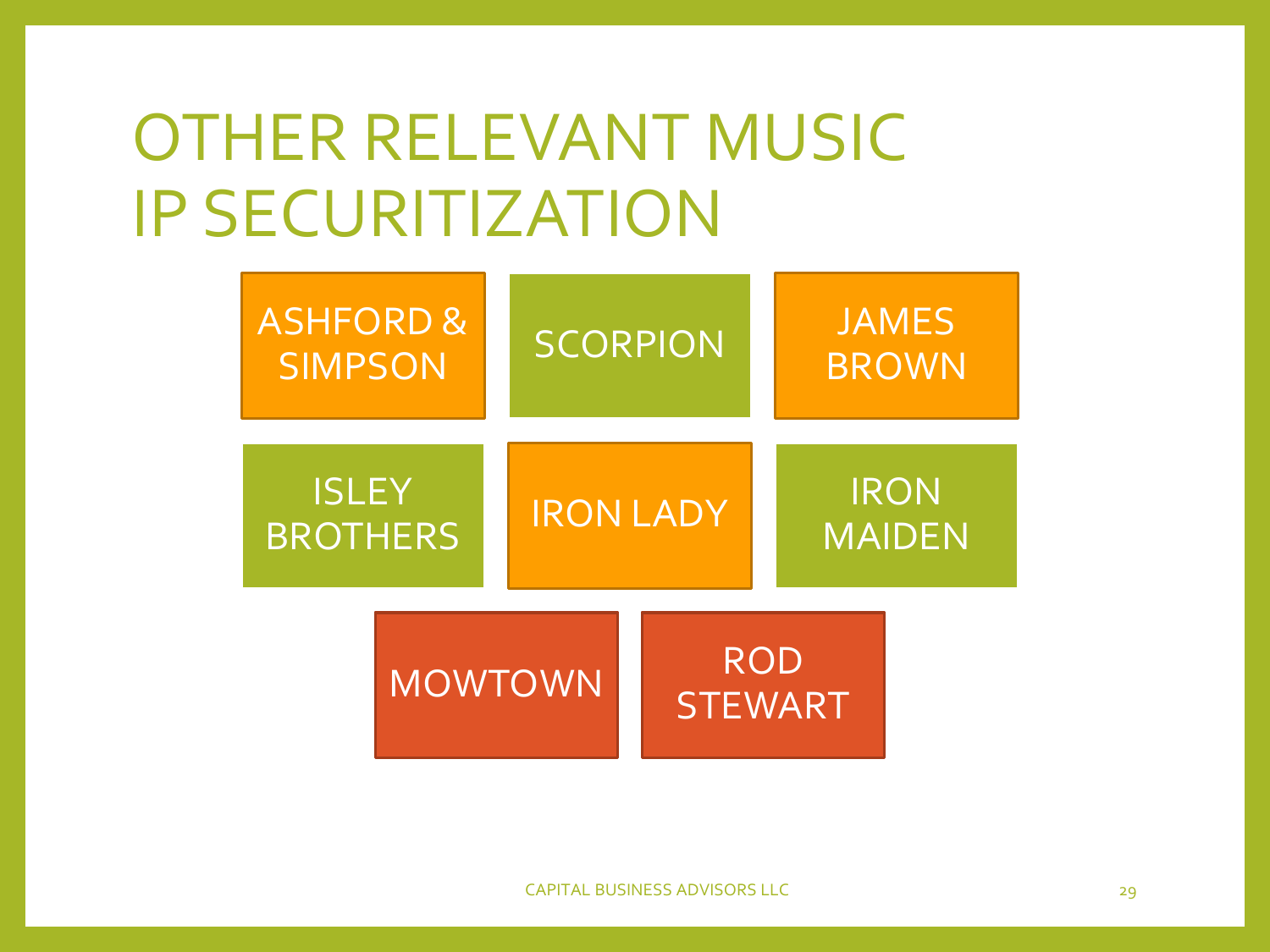## FEATURES OF ROYALTY BASED SECURITIZATION

ORIGINATOR • ARTIST, MUSIC PUBLISHER, RECORD COMPANY MANAGE ASSETS TO CONTINUE GENERATING REVENUE (RETAIN CERTAIN CONTROL)

- MUST BE WELL ESTABLISHED AND QUALITY WORK
- GENERATE STEADY, PREDICTABLE STREAM OF ROYALTY
- MORE LIKELY TO APPRECIATE OVER TIME

ASSET

DUE DILIGENCE • CLOSE ATTENTION TO OWNERSHIP OVER LICENSED MATERIAL, BANKRUPTCY, TAX AND SECURITIES LAW, COPYRIGHT AND PATENT RIGHTS

• HOLDS THE ROYALTY RIGHTS UNTIL ENOUGH INCOME IS GENERATED TO REPAY THE INVESTORS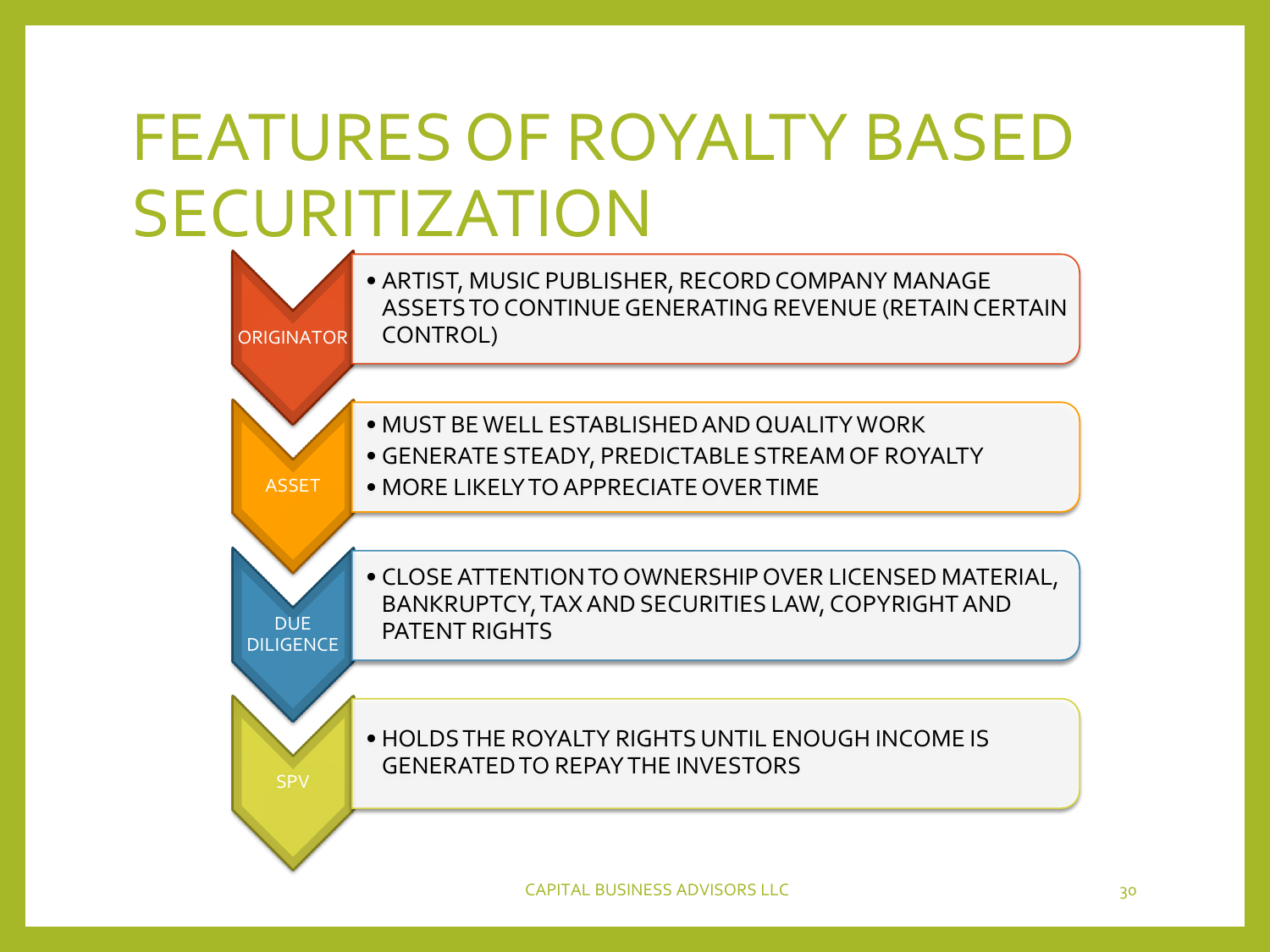### VALUING MUSIC ROYALTIES

#### IT MAY PROVE TRICKY!!!

CASH FLOW ANALYSIS AT THE OUTSET

TRUSTEE **MANAGES** ROYALTY PAYMENTS

EFFECT OF STREAMING PLATFORMS ON ROYALTIES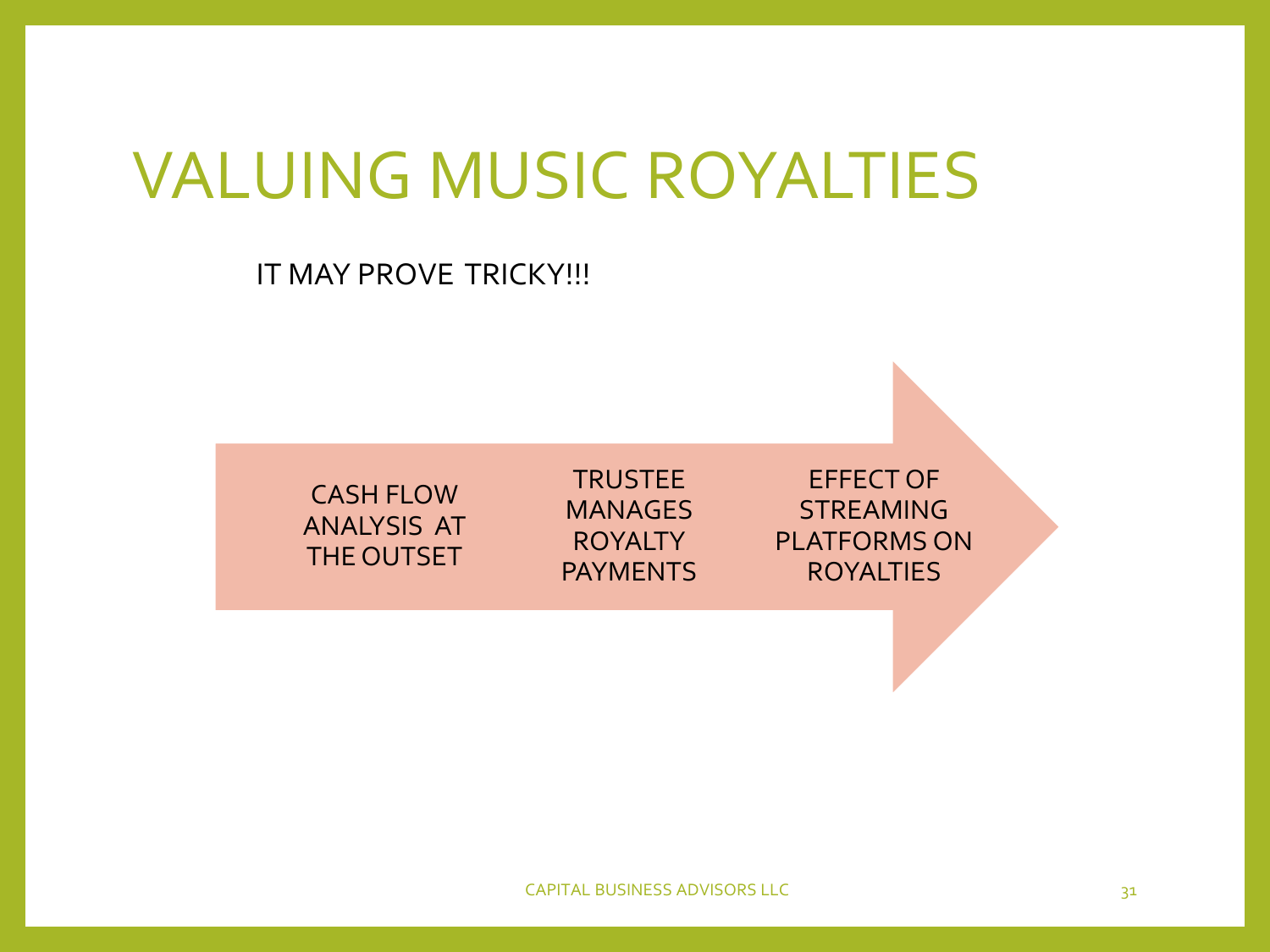

CAPITAL BUSINESS ADVISORS LLC 32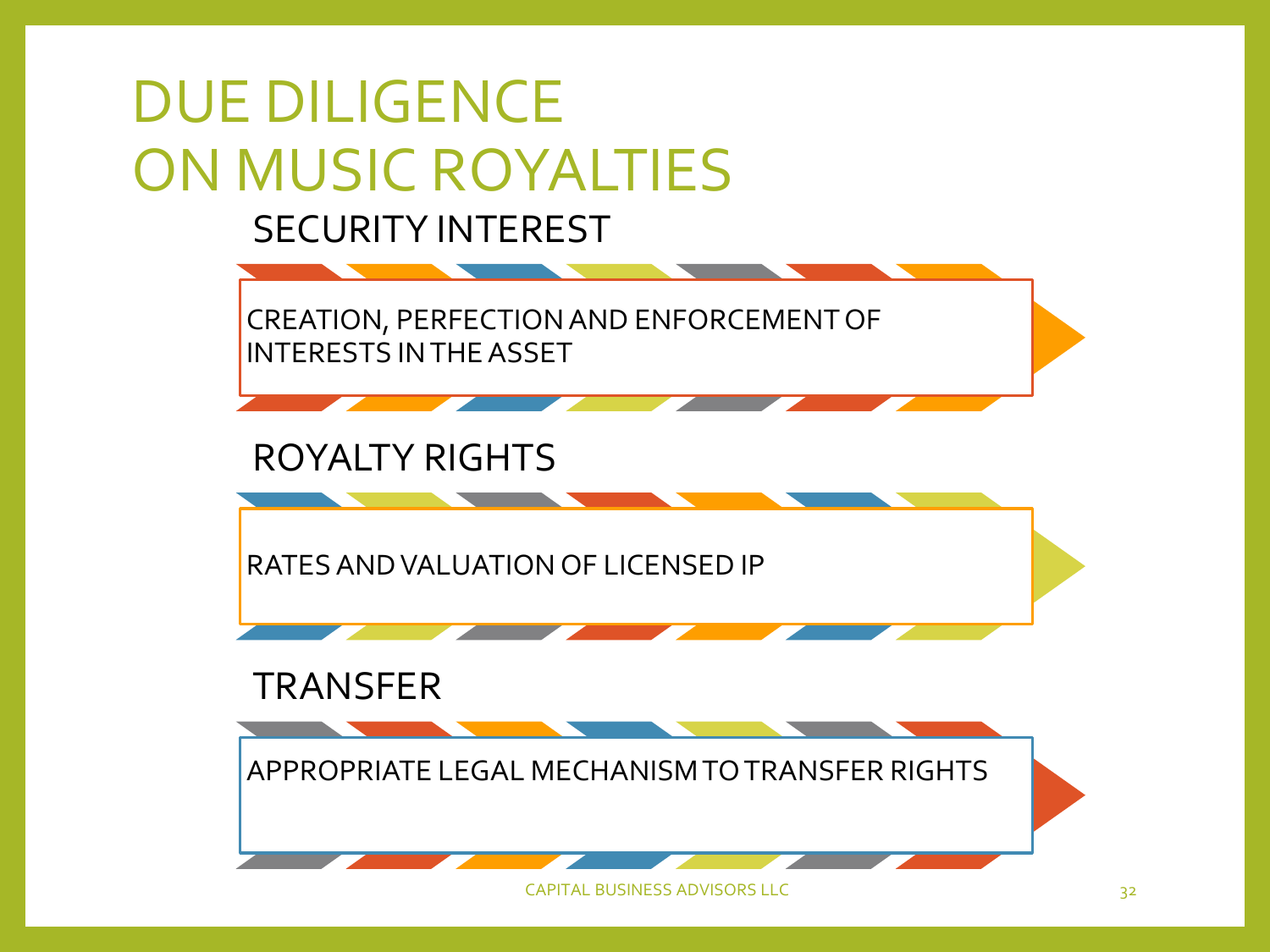### DUE DILIGENCE ON MUSIC ROYALTIES

SECURITIES LAW

EITHER SOLD IN A PUBLIC OFFERING OR A PRIVATE PLACEMENT

TAXES

APPROPRIATE TRATMENT FOR ALL THE PARTIES

ACCOUNTING

APPROPRIATE TRATMENT FOR ALL THE PARTIES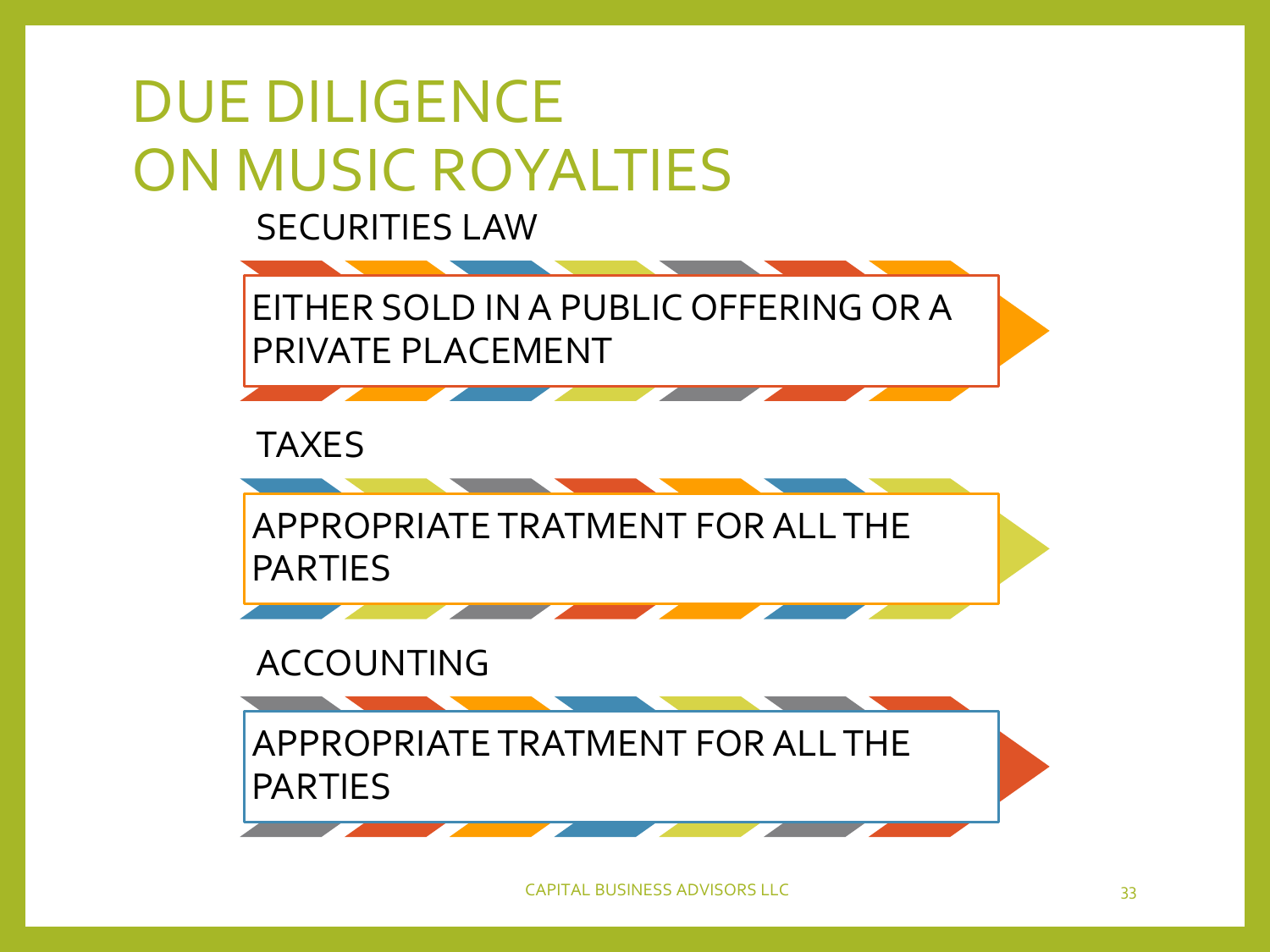

# **CASH FLOW AND MUSIC**

CAPITAL BUSINESS ADVISORS LLC 34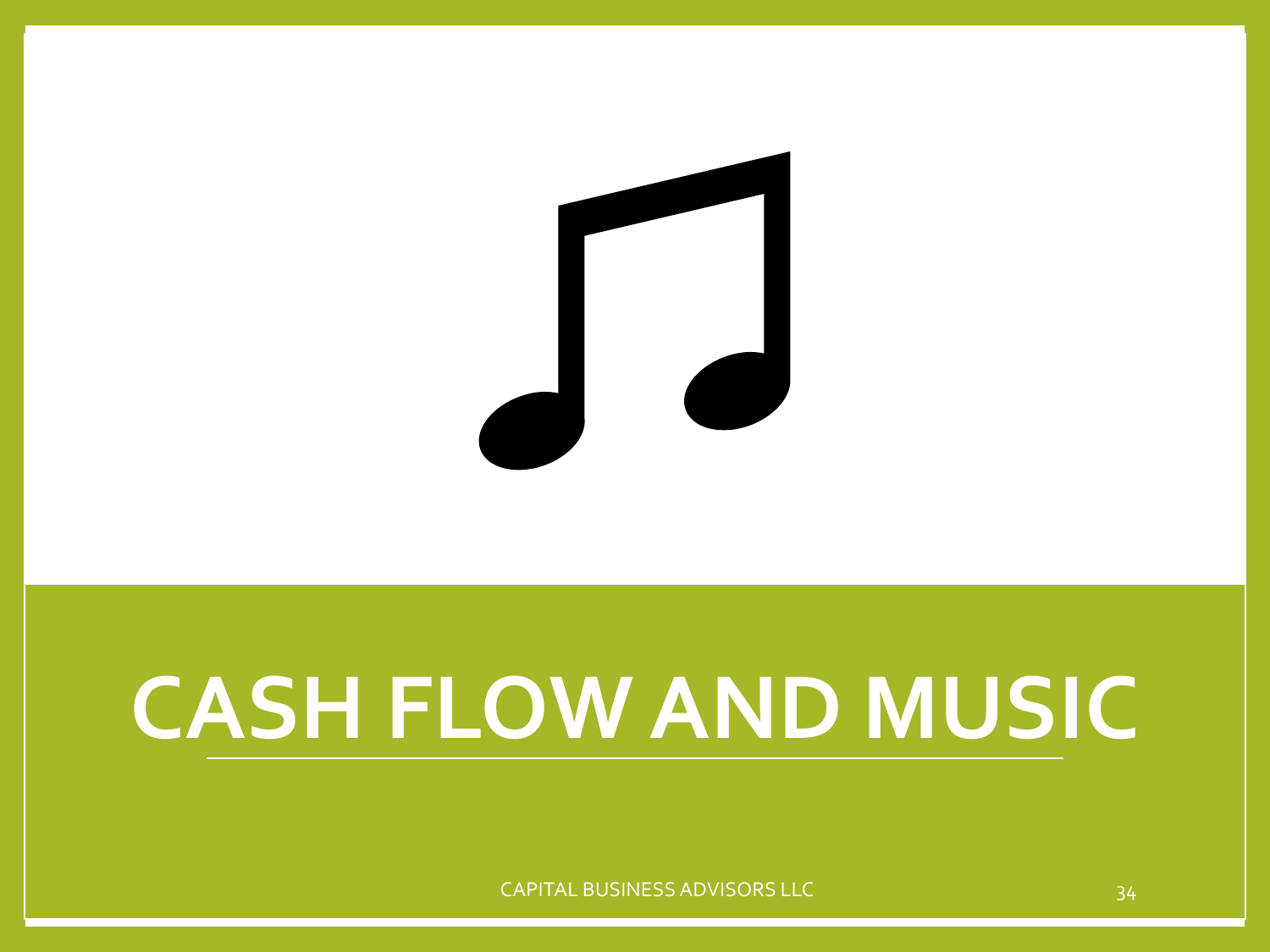### REPAYMENT SOURCES

CASH FLOW GENERATED FROM THE COPYRIGHTS (ROYALTY INCOME)

• LIQUIDATION PROCEEDS FROM THE SALE OF THE COPYRIGHTS

CREDIT ENHANCEMENTS IN THE TRANSACTION

• RESERVE ACCOUNTS

**ASSETS MUST DISPLAY SIGNIFICANT REVENUE GENERATING HISTORY!**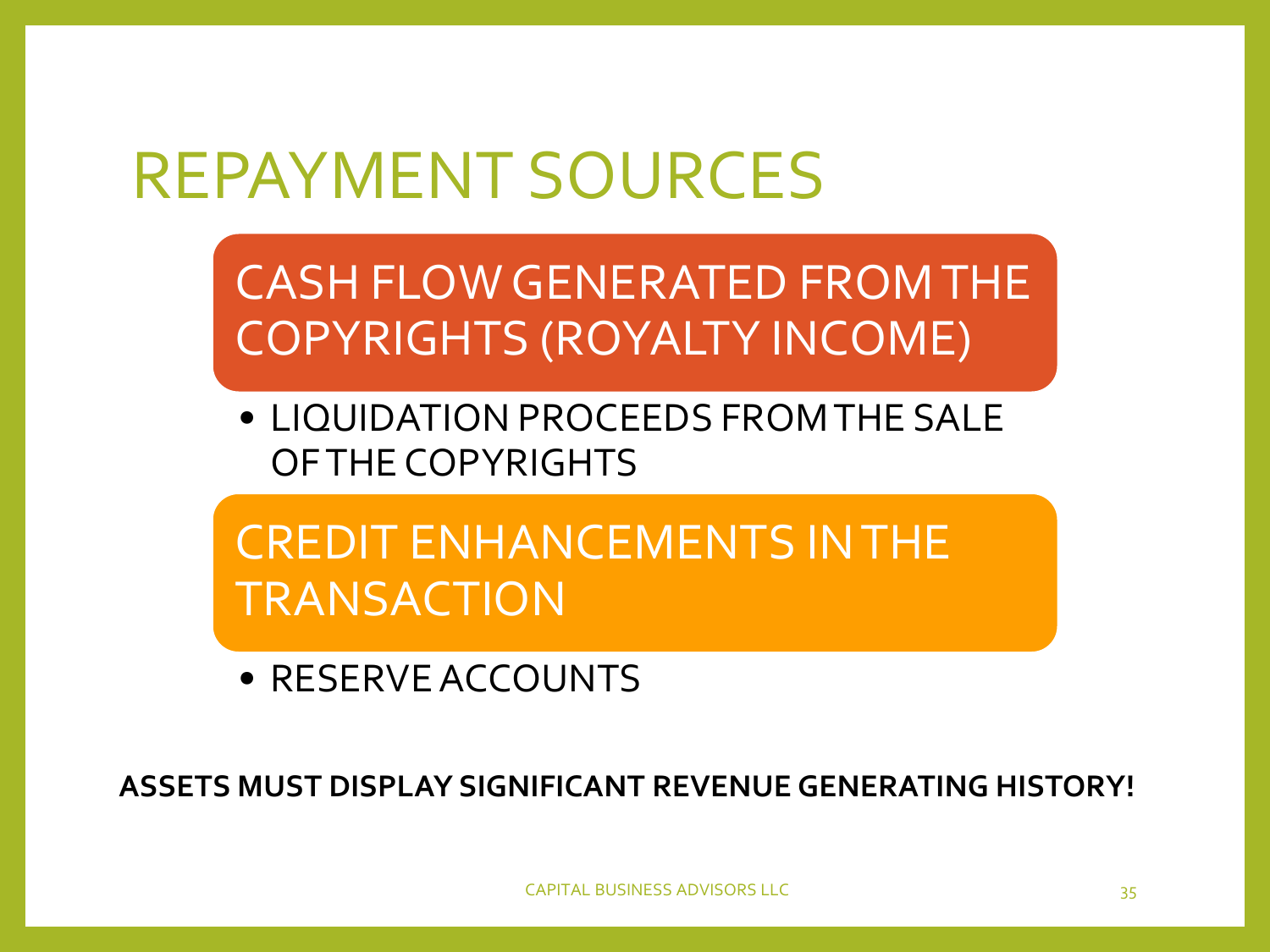### DETAILS ABOUT SOURCES OF REVENUE

PUBLISHING ROYALTIES

MECHANICAL ROYALTIES

PERFORMANCE ROYALTIES

SYNCHRONIZATION ROYALTIES

ARTIST ROYALTIES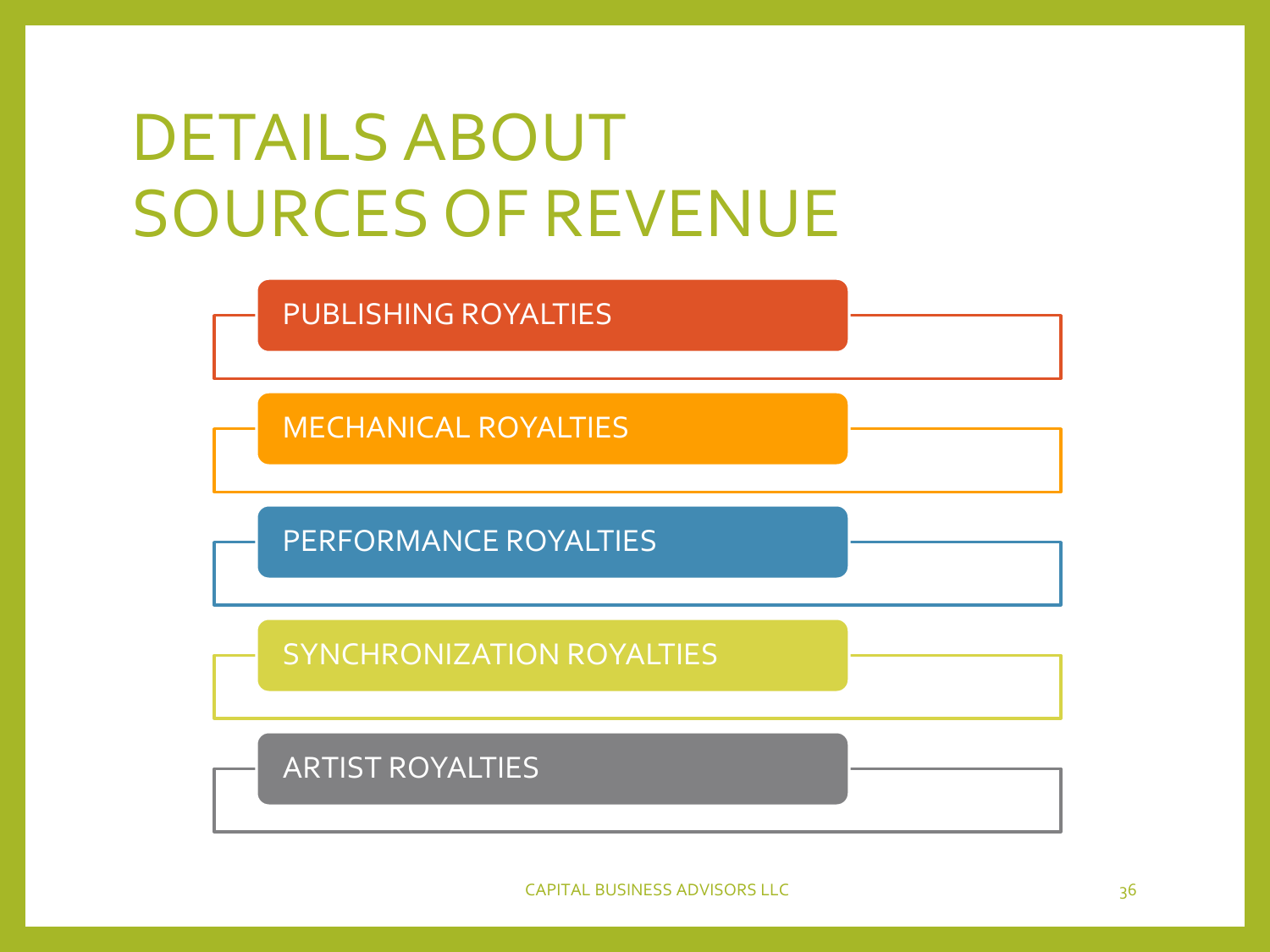CASH FLOW SHOULD SHOW EARNING STABILITY

CASH FLOW SHOULD EXHIBIT AN UPWARD TREND

DEBT WILL BE SERVICED FOR A TERM OF 10-20 YEARS

BASE CASE ON HISTORICAL REVENUE GENERATING ABILITY

CONSIDER LIQUIDATION OF MUSIC CATALOG

CONSIDER "FIRE SALE" VALUE TO REPAY INVESTORS

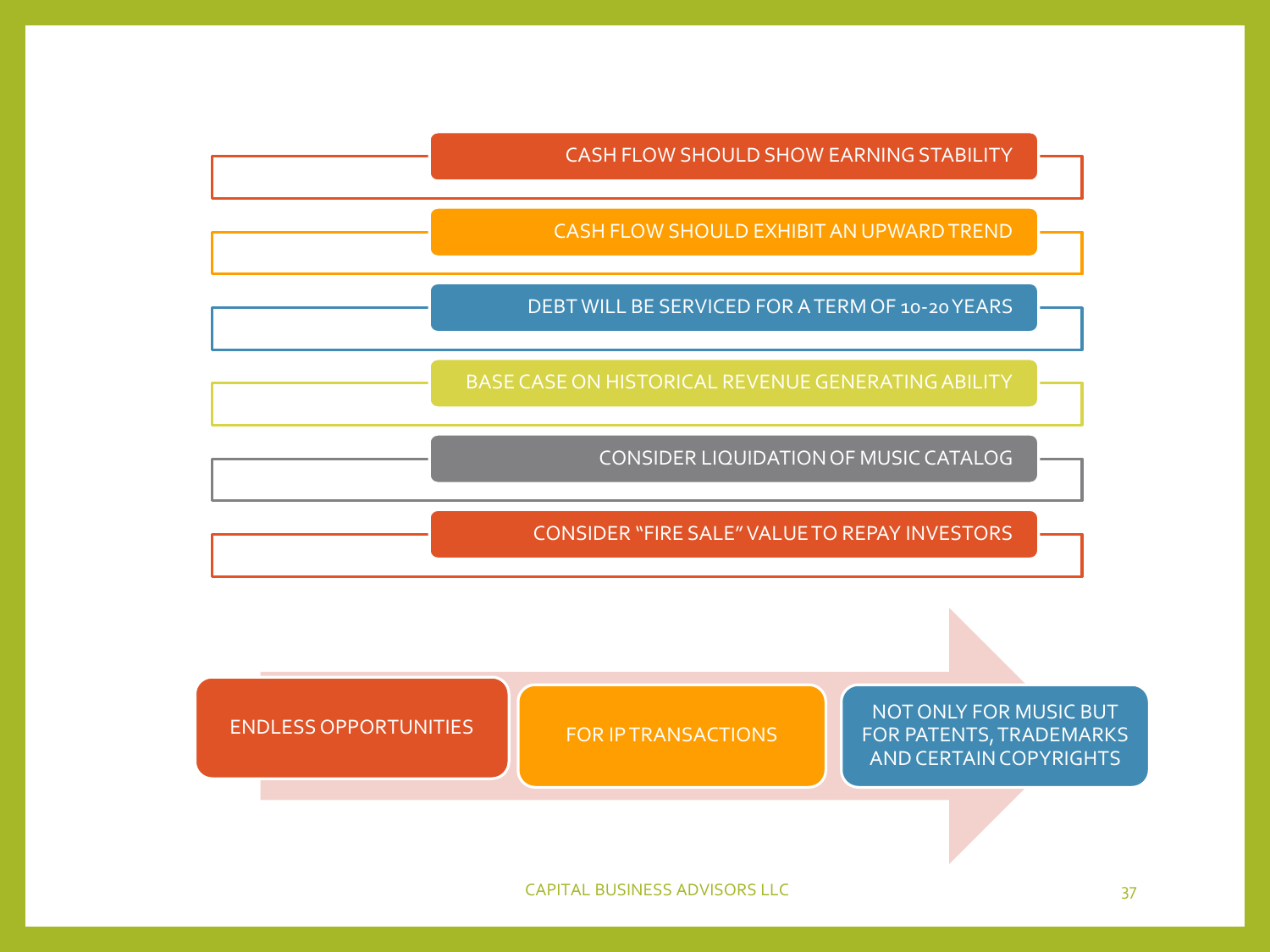### FINAL REMARKS

### PROSPECTS OF IP ASSET BASED FINANCING IN JAMAICA

| <b>FOCUS ON</b><br><b>RELIABLE DUE</b><br><b>DILIGENCE TO</b><br><b>FOCUS ON</b><br><b>FOCUS ON</b><br><b>IDENTIFY</b><br><b>DETERMINE</b><br>PROMOTING<br><b>MOVABLE</b><br><b>POTENTIAL</b><br>COLLATERAL<br><b>SECURITIZATION</b><br><b>ECONOMIC</b><br><b>CREDIT</b><br><b>VALUE OF</b><br><b>TRANSACTIONS</b><br><b>TARGETS</b><br><b>MODELING</b><br><b>SUITABLE IP</b><br><b>RIGHTS</b> |
|------------------------------------------------------------------------------------------------------------------------------------------------------------------------------------------------------------------------------------------------------------------------------------------------------------------------------------------------------------------------------------------------|
|------------------------------------------------------------------------------------------------------------------------------------------------------------------------------------------------------------------------------------------------------------------------------------------------------------------------------------------------------------------------------------------------|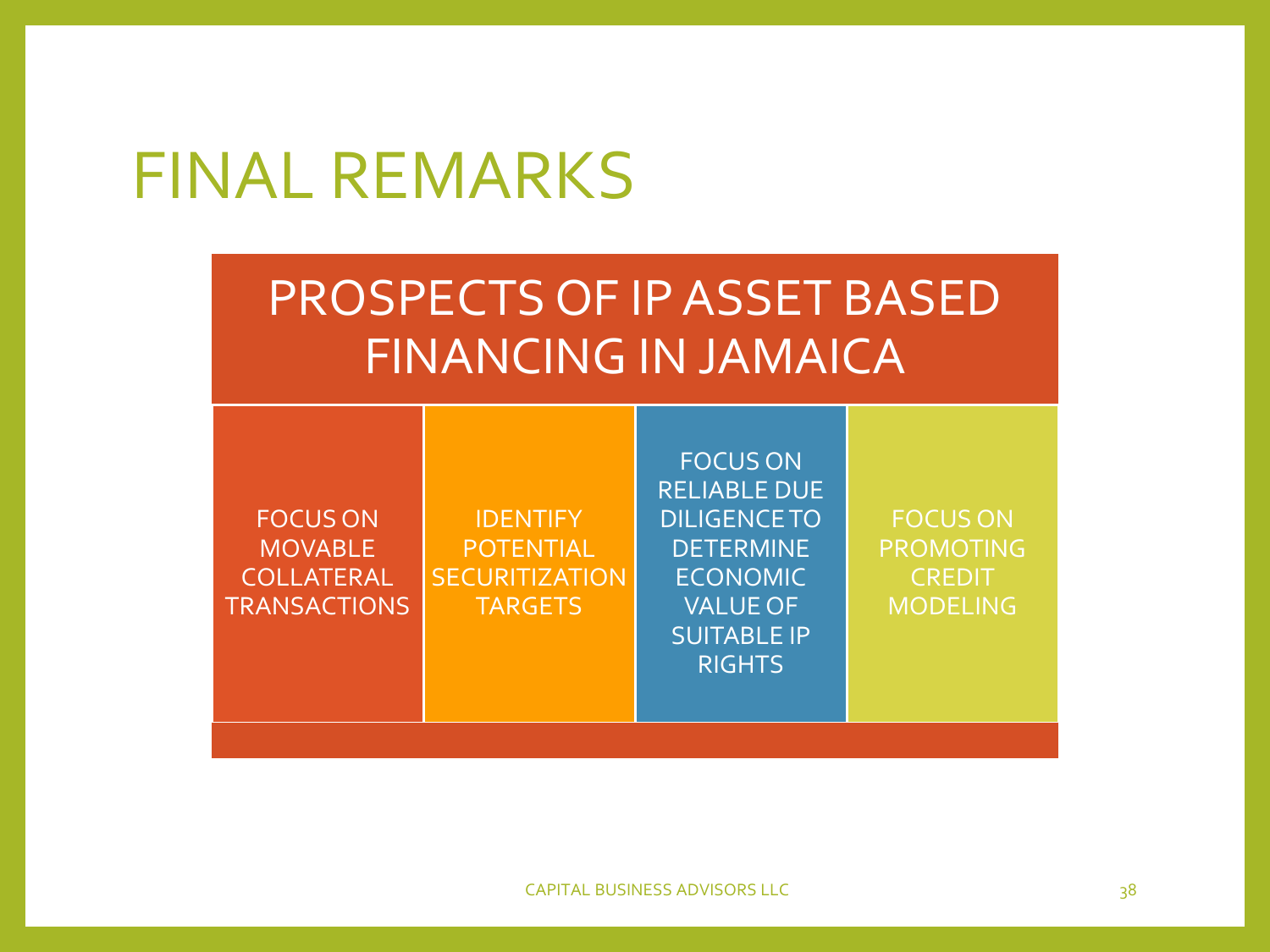### **GET UP, STAND UP**

*"Passion is one great force that unleashes creativity, because if you're passionate about something, then you're more willing to take risks."*

### *Yo-Yo Ma*